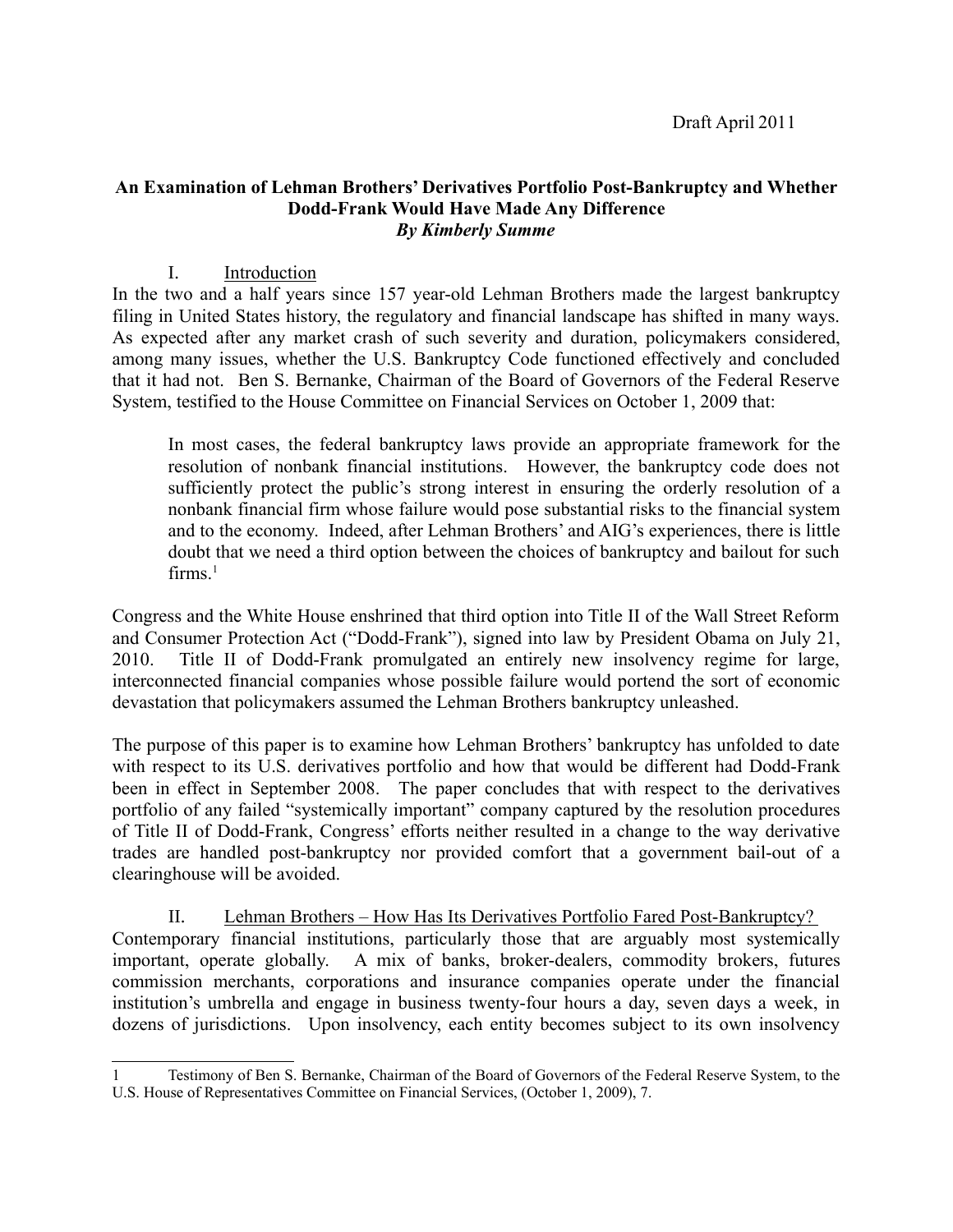regime, depending upon its jurisdictional location, its organizational form and its activities. Lehman Brothers' bankruptcy, in the broadest sense, involved five bodies of laws applicable to its various corporate entities: first, the Federal Deposit Insurance Act applied to its U.S. banks<sup>2</sup>; second, the Bankruptcy Code applied to its insolvent corporations, such as its Delaware corporations that traded derivatives, including Lehman Brothers Special Financing, Inc.; third, the Securities Investor Protection Act regime applied to the insolvent broker-dealer, Lehman Brothers Inc.; fourth, state insurance laws applied to its insurance subsidiaries; and lastly, over 80 jurisdictions' insolvency laws applied to the insolvent non-U.S. Lehman Brothers entities<sup>3</sup>.

As noted above, Lehman Brothers Special Financing, Inc. ("LBSF") was the primary, although not the exclusive, entity through which Lehman Brothers' U.S. derivatives business was done. Outside of the United States, derivatives transactions were done through Lehman Brothers International (Europe) ("LBIE").<sup>4</sup> When Lehman Brothers filed for bankruptcy, the U.S. estate reported that it was a counterparty to 930,000 derivatives transactions documented under 6,120 ISDA Master Agreements.<sup>5</sup> The vast majority of those derivatives transactions involved LBSF, a Delaware corporation, with documentation being executed pursuant to the industry standard ISDA Master Agreement.<sup>6</sup> While the exact size of LBSF's derivatives portfolio pre-bankruptcy has not been published, Lehman Brothers' global derivatives portfolio was estimated to be \$35 trillion in notional value, representing about five percent of derivatives transactions globally.<sup>7</sup>

Under the ISDA Master Agreement, upon a counterparty's (or guarantor's) default such as a voluntary or involuntary bankruptcy, the non-defaulting party has the right to designate a date on which the portfolio of derivatives will be valued and terminated, to terminate the transactions on such date and to liquidate and apply any collateral. Once Lehman Brothers Holdings Inc. filed for bankruptcy on September 15, 2008, its status as the guarantor for LBSF's derivatives transactions meant that non-defaulting parties were able to elect to terminate their transactions, even though LBSF did not file for bankruptcy until October 3, 2008. Approximately 80 percent of the derivatives counterparties to LBSF terminated their

<sup>2</sup> Note that Aurora Bank and Woodlands Commercial Bank just received approval from the Federal Deposit Insurance Corporation to sell their respective businesses. Those entities did not immediately file for bankruptcy, but recently, became unable to meet their capital requirements. [Update.]

<sup>3</sup> Lehman Brothers Holdings Inc. State of the Estate (September 22, 2010), 8. See also The Financial Crisis Inquiry Report, 340.

<sup>4</sup> Note that this paper does not address how derivatives claims against LBIE are proceeding.

<sup>5</sup> Lehman Brothers Holdings Inc. First Creditors Section 341 Meeting, January 29, 2009, 19-20 (www.lehmanbrothersestate.com). Note that the Lehman Brothers Holdings Inc. The State of the Estate (November 18, 2009), 28, reports a slightly different figure of 6,355 contracts.

<sup>6</sup> Note that other U.S. Lehman entities engaged in derivatives trading, but LBSF was by far the largest among the U.S. entities trading.

Bank for International Settlement, "Semiannual Over-The-Counter (OTC) Derivatives Markets Statistics", www.bis.org/statistics, June 2009.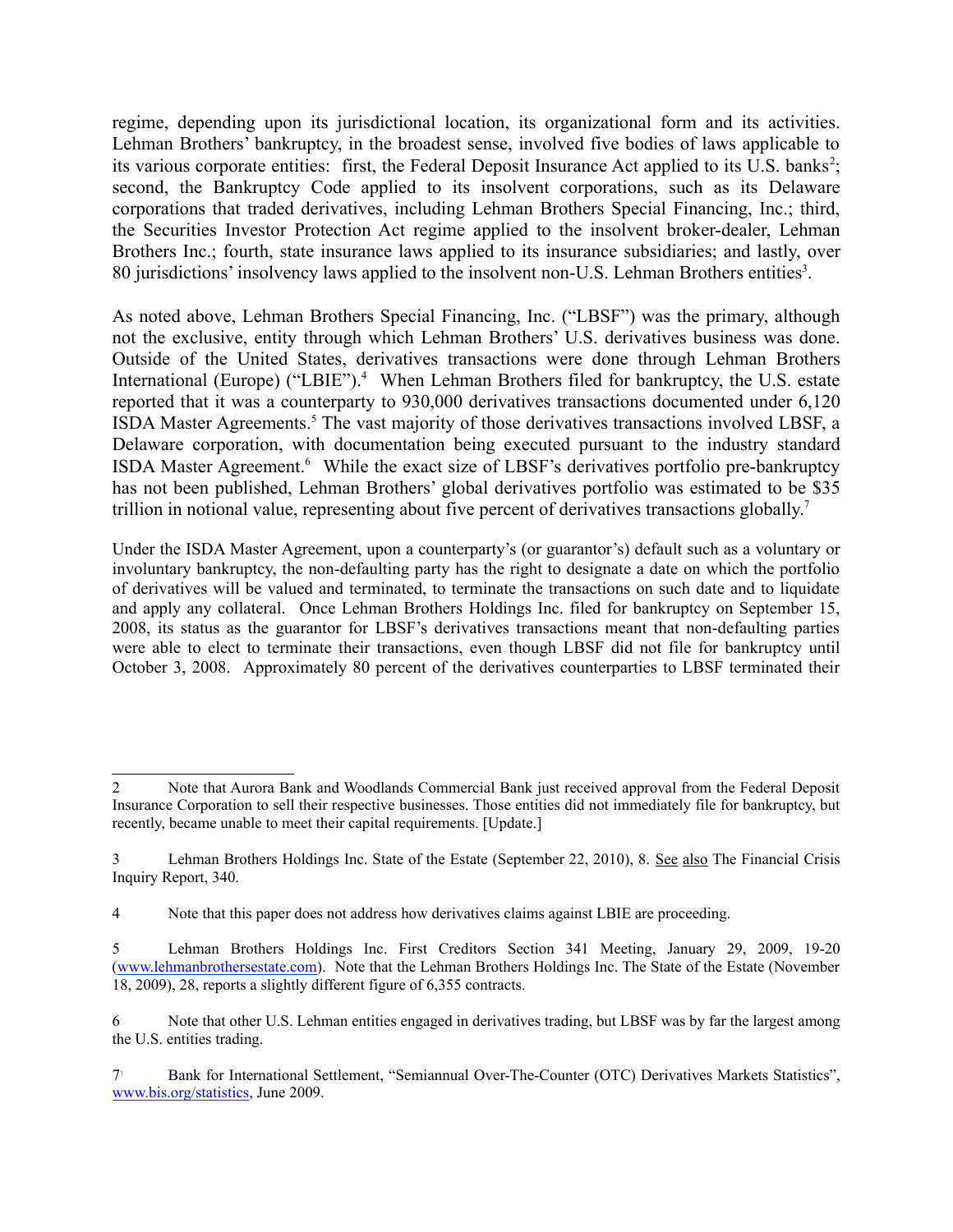derivatives transactions under the ISDA Master Agreement within five weeks of bankruptcy.<sup>8</sup> In those transactions where the non-defaulting party owed LBSF money, those amounts were paid. If LBSF, on the other hand, owed money to the non-defaulting party, such amounts were not paid.

The estate has been successful, almost immediately post-bankruptcy, in capturing these receivables. On September 14, 2008, the estate reported that LBSF had a then-current cash position of \$7 million. Within three and a half months, LBSF had a current cash position of \$925 million.<sup>9</sup> By November 18, 2009, the Lehman estate reported that figure had grown dramatically to \$5.025 billion dollars in current cash and investments<sup>10</sup> for LBSF; adding in the other U.S. entities involved in trading derivatives, increased that figure to \$8 billion.<sup>11</sup> By June 30, 2010, LBSF had approximately \$7.355 billion in current cash and investments<sup>12</sup>, and \$11.467 billion when including the other Lehman entities<sup>13</sup>, reaching \$8.79 billion as by February 1, 2011<sup>14</sup>, and \$15 billion in aggregate being received to the credit of the estate.<sup>15</sup> LBSF represents nearly half of all cash and cash investment positions as compared to the aggregate of the other Lehman U.S. debtor entities. $16$ 

After two and a half years, challenges still remain with respect to winding down Lehman Brothers' U.S. derivatives portfolio. While the administrator has worked effectively to increase the assets of the estate, as noted above, and the ISDA Master Agreement offered a well-understood process and approach to calculating the value of terminated transactions, these factors have not lessened the sheer magnitude of effort involved in unwinding the most complex derivatives business in history. While the vast majority of counterparties quickly terminated their derivatives transactions with U.S. Lehman Brothers entities, including LBSF, that did not mean that the process was at an end. Rather, a multi-step process for reconciling, reviewing counterparty valuations of the terminated transactions and then moving to settlement is required. The last time Lehman Brothers published its resolution process figures in November 2009, 61 percent of derivatives claims had been reconciled and 50 percent had their valuation completed.<sup>17</sup> In that same report, the estate reported that LBSF had 3,222 claims against it, presumably all or mostly all derivatives claims. This figure represented at the time five percent by volume and eleven

13 *Ibid.,* 11.

17 Lehman Brothers Holdings Inc. The State of the Estate (November 18, 2009), 28.

<sup>8&</sup>lt;sup>1</sup> Debtors' Motion for an Order pursuant to Sections 105 and 365 of the Bankruptcy Code to Establish Procedures for the Settlement or Assumption and Assignment of Prepetition Derivatives Contracts, Lehman Brothers Holdings Inc., *et al*, No. 08-13555 (U.S. Bankr. Ct., S.D.N.Y. November 13, 2008).

<sup>9</sup> Lehman Brothers Holdings Inc. First Creditors Section 341 Meeting, January 29, 2009, 6 (www.lehmanbrothersestate.com). (Reflects figures as of January 2, 2009).

<sup>10</sup> Lehman Brothers Holdings Inc. The State of the Estate (November 18, 2009), 9.

<sup>11</sup> *Ibid.*, 26.

<sup>12</sup> Lehman Brothers Holdings Inc. The State of the Estate (September 22, 2010), 10.

<sup>14</sup> Monthly Operating Report (February 2011); Case No. 08-13555 (March 18, 2011).

<sup>15</sup> Lehman Brothers Holdings Inc. Plan Status Report (January 13, 2011), 16.

<sup>16</sup> Lehman Brothers Holdings Inc. The State of the Estate (September 22, 2010), 10.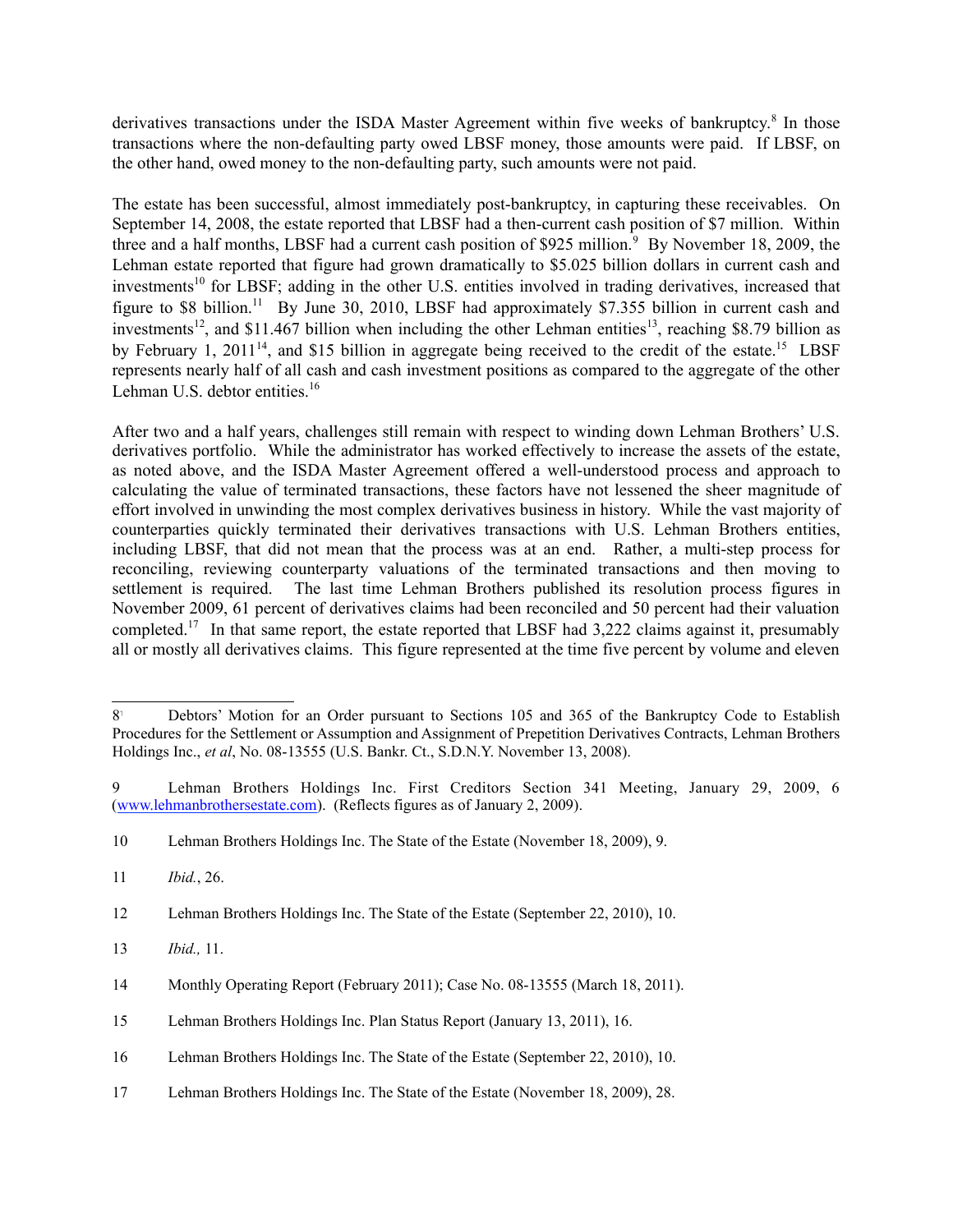percent by dollars, of the top five debtor entities claims in aggregate.<sup>18</sup> It is assumed that progress has continued since the intervening 16 months.

As the estate's work progressed, the administrator took the view that many counterparties were inflating their derivatives claims. Daniel Ehrmann, a managing director at Alvarez & Marsal and co-head of derivatives at Lehman Brothers Holdings Inc. stated that "…we discovered that out of all the claims against the Lehman estate, those in the derivatives subset were most inflated."<sup>19</sup> In fact, in April 2010, Lehman Brothers Holdings Inc. sued Nomura Holdings Inc., arguing that Nomura's \$720 million of derivatives claims relating to 2,464 transactions were the product of "egregious inflation" and reflected a desire to "secure a windfall" from Lehman's bankruptcy at the expense of creditors.<sup>20</sup> Indeed, the week prior to Lehman Brothers' bankruptcy, Nomura reported that it owed money to LBSF of over \$200 million.<sup>21</sup> At the time of this paper, the case had not settled and depositions were underway.

While the mechanics of the ISDA Master Agreement functioned effectively (and quickly post-bankruptcy) such that the vast majority of derivatives transactions were terminated, the legal obligations imposed on the administrator are such that a high standard of care is required before claims can be finalized for settlement. The statutory duties of the trustee in a Chapter 11 case are set forth in Section 1106 of the U.S. Bankruptcy Code<sup>22</sup>. In addition, case law imposes fiduciary obligations on a trustee, including treating all beneficiaries fairly and equally.<sup>23</sup> With thousands of derivatives claims, the administrator has a fiduciary duty to review and reconcile the process and conduct of how each non-defaulting party reached its early termination amount relating to each derivative trade – this for over 6,000 counterparties and around one million transactions. The goal of this painstaking but required process is to ensure that no creditor is preferred over another and to maximize the size of the estate for the benefit of all creditors. Practically, what this means is that the administrator conducts daily meetings with creditors to review the proposed settlement of each derivative claim – in essence, the early termination amount for each individual derivative transaction must be reviewed in accordance with the administrator's fiduciary duty requirements to ensure that the estate's beneficiaries are being treated fairly and equally. By the end of the third quarter 2010, two years after Lehman Brothers' bankruptcy, the administrator reported that 45.6 percent of derivatives counterparties' claims had been settled.<sup>24</sup>.

The settlement of the derivatives portfolio should be considered in the context of the overall bankruptcy process to date. On March 15, 2010, Lehman Brothers Holdings Inc. and its twenty-two affiliated Chapter 11 debtors filed a joint Chapter 11 plan with the U.S. Bankruptcy Court for the Southern District

21 *Ibid.*, 3.

22! 11 U.S.C. §1106.

23! Restatement (Second) of Trusts §§ 170, 174 and 183.

<sup>18</sup> *Ibid.*, 32. Duplicate claims were often filed against LBSF and the parent company, but LBSF had a relatively small percentage of the claims made against the various U.S. Lehman Brothers entities as most were understandably against the parent company.

<sup>19</sup>! Cameron, Matt, "LBHI Administrators Push for Settlement of Derivatives Claims," Risk (March 2, 2011).

<sup>20</sup> Adversary Complaint and Objection filed by Lehman Brothers Holdings Inc. in Bankr. Ct. S.D.N.Y. (April 23, 2010), 2.

<sup>24</sup> Liquidation plan filed with the Southern District of New York on January 25, 2011. [Need more precise cite].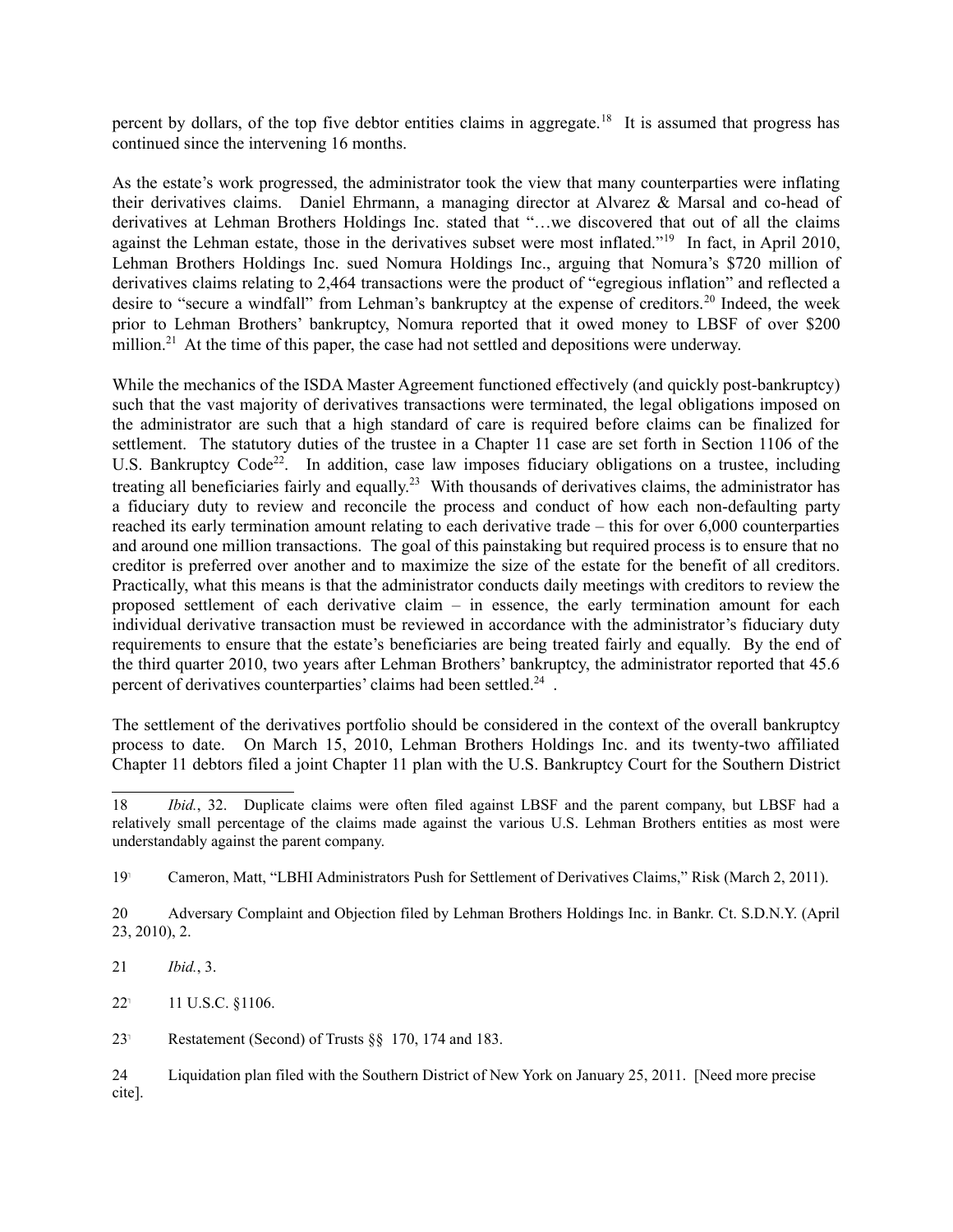of New York. The following month Lehman Brothers filed with the bankruptcy court its liquidation plan. The liquidation plan called for maintaining the corporate distinction of each Lehman entity that had filed for bankruptcy in 2008. This was a key point as it ensured that each affiliate would make payments to its creditors on the basis of its own asset base. However, creditors of the parent company, Lehman Brothers Holdings Inc., argued that parent company guarantees of affiliates such as LBSF meant that more debt resided at the parent level while assets were at the subsidiary level. For example, Lehman Brothers Holdings Inc. reported \$2 billion in cash and investments on June 30, 2010, whereas LBSF had \$7.35 billion in cash and investments.<sup>25</sup> Perhaps not surprisingly, a group of ten creditors, led by Paulson  $\&$ Co., Canyon Partners LLC, the California Public Employees Retirement System and Pacific Investment Management Co. countered with their own liquidation plan on December 15, 2010, proposing to consolidate all affiliates' assets into one Lehman entity – resulting in holders of parent company claims receiving more than if the corporate entity structure remained intact. This group of ten represents \$20 billion of Lehman Brothers Holdings Inc. claims, including \$16 billion of senior bonds in an \$80 million class.<sup>26</sup> In essence, the claims of derivatives creditors would be slightly reduced to the benefit of the bondholders under this creditor group's proposal.

In response, on January 25, 2011 Lehman Brothers filed an amended version of its liquidation plan seeking compromise with those creditors.<sup>27</sup> The new plan proposed to retain the corporate formalities of each debtor entity, but to re-distribute the payouts made to certain creditors. In essence, between 20 and 30 percent of payments owed to creditors of various operating companies, such as LBSF, would be forfeited and re-allocated to the parent company's creditors. For example, under Lehman Brothers' April 2010 plan, derivatives creditors of LBSF, such as Bank of America, Credit Suisse and Goldman, Sachs, would have received a 24.1 percent payout, while in the amended January 2011 liquidation plan, those derivatives creditors would receive a 22.3 percent payout, as creditors of the parent entity received slightly more than originally proposed. Goldman, Sachs has been reported to not be satisfied with either plan and as of the date of this paper is considering proposing its own. The investment bank has filed claims of \$2.5 billion against LBSF and filed a duplicate claim against Lehman Brothers Holdings Inc. based on the guarantees made by the parent to its affiliate.

As part of Lehman Brothers' January 2011 revised liquidation plan, a derivatives claims settlement framework was included. The framework offers a standardized methodology for valuing the remaining half of outstanding derivatives claims. The so called "big bank" derivatives counterparties represent 48 percent of all remaining derivatives claims in the U.S. bankruptcy process.<sup>28</sup> While roughly half of the derivatives claims have been settled post-bankruptcy, the estate notes that its derivatives claims framework was propelled by the fact that its big bank counterparties represent 85 percent of unresolved trades (and only five percent of contracts remaining).<sup>29</sup> That figure is not surprising as the vast majority of derivatives trading occurs between large financial institutions. [Ask Larry why they decided to tackle big bank claims "last" since presumably the bulk of the trades are rates.]

<sup>25</sup> Lehman Brothers Holdings Inc. State of the Estate (September 22, 2010), 10.

<sup>26</sup>! [Insert cite from their plan]. McLaughlin, David and Linda Sandler, "Lehman's \$61B Plan Has Carrot, Stick for Paulson-Calpers," Bloomberg (January 26, 2011).

<sup>27</sup> See www.lehmancreditors.com for a copy of the liquidation plan.

<sup>28</sup> Lehman Brothers Holdings Inc. Plan Status Report (January 13, 2011), 16.

<sup>29</sup> *Ibid.*, 16.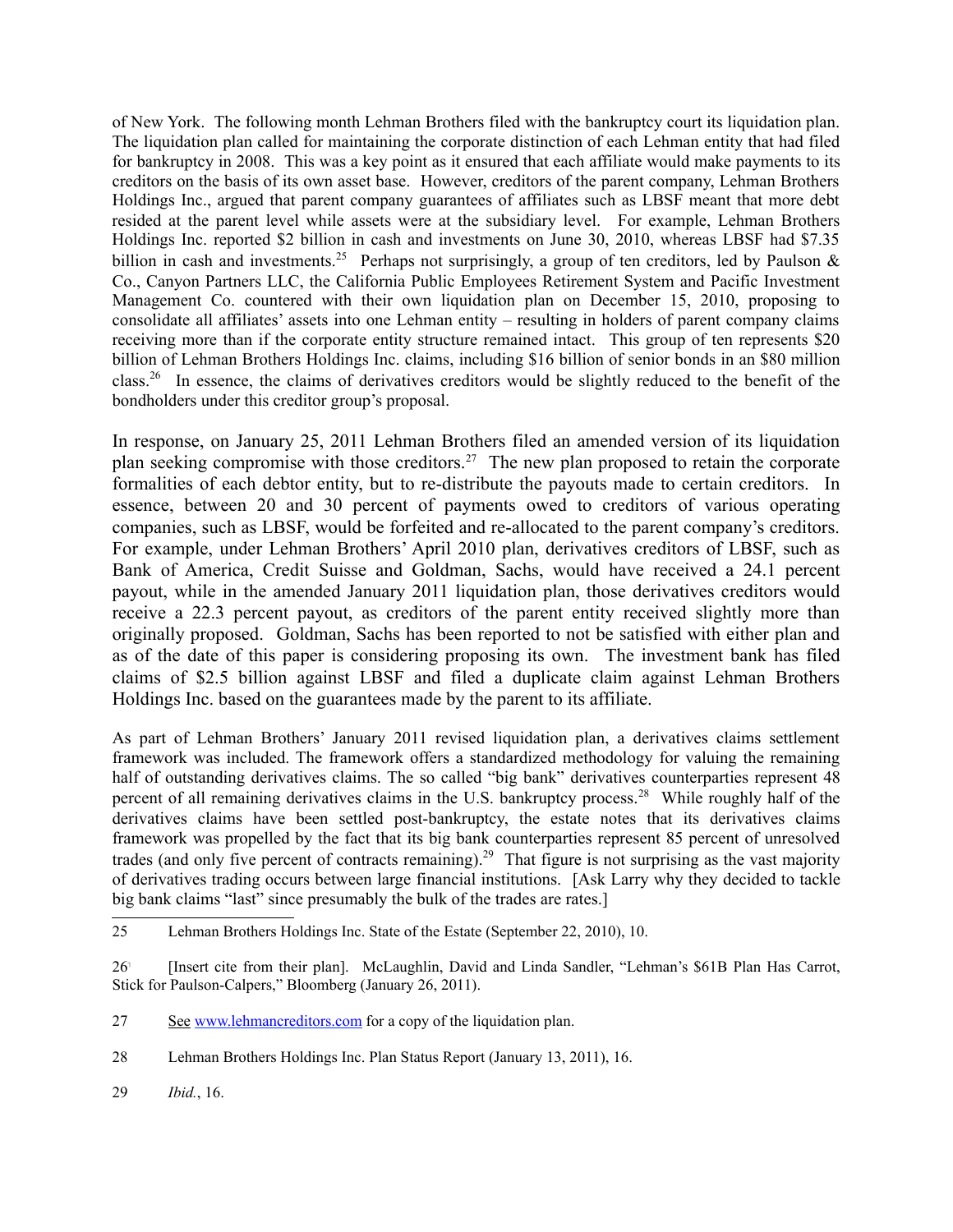Citing the time and costs involved in settling the remaining derivatives claims, Lehman Brothers asserted in January 2011 that it would develop "consistent, transparent, derivative valuation rules".<sup>30</sup> Under the 1992 ISDA Master Agreement, the most common agreement between Lehman Brothers and its derivatives counterparties, the non-defaulting party can value the derivatives transactions by obtaining market quotations from dealers or it can reasonably determine in good faith its total losses and costs associated with the terminated derivatives transactions. Dealers historically favored the latter method, loss, as the selected mechanism, although note that these two elections were scrapped in the 2002 ISDA Master Agreement when a single method, close-out-amount, blended aspects of both. Under the 2002 agreement, the non-defaulting party could consider market quotations from dealers or other providers, but it could also utilize quotes and data for valuing like transactions from internal sources.

Although the details of the derivatives settlement framework have not yet been released publicly by the administrator, the principal challenge that the derivatives settlement framework proposal creates is that the contractual rights the parties bargained for at the outset of the trading relationship will be subjugated to whatever valuation mechanic the Lehman estate develops and the bankruptcy court approves. The Lehman Brothers' plan inserts itself as the (defaulting) sole party making the termination amount determination, arguing that it is well-placed to ensure that its methodology avoids exaggerated and selfserving claims made by non-defaulting parties. In essence, Lehman Brothers is arguing that its counterparties' variance in the interpretation of the contractual methodology for the value of the terminated transactions is adding to the time and costs involved in settling the derivatives portfolio, and that rather than continue to negotiate each derivatives portfolio with its counterparties, it should be able to substitute a new methodology, post-contract and post-bankruptcy, instead. As a general matter, courts are reluctant to interfere with the parties' contract unless certain circumstances such as mistake, duress or other factors are present.

The administrator has released a few general statements on the framework, including that the remaining derivatives contracts would be valued at mid-market at the end of a specified termination date, such as September 15, 2008. This approach will likely be contested by some derivatives counterparties who will argue that significant intra-day fluctuations occurred on the Monday the parent company filed for bankruptcy and that the ISDA Master Agreement explicitly permits the non-defaulting party to select an early termination date within 20 days after the termination notice has been received by the defaulting party. While details of the component transactions representing Lehman Brothers' derivatives portfolio are not public, based on data that the Office of the Comptroller of the Currency ("OCC") and the Bank for International Settlements ("BIS") publish, one could reasonably assume that its derivatives portfolio resembled the portfolios of most other major derivatives players, with two-thirds or more of the portfolio being foreign exchange and interest rate derivatives and credit derivatives being ten percent or less of the portfolio. Lehman Brothers estimates that \$40 billion of derivatives claims remain, so on the basis of this writer's assumption, \$26 billion of the remaining derivatives claims are likely foreign exchange and interest rate derivatives. This composition of Lehman Brothers' derivatives portfolio may mean that if the bulk of the outstanding transactions are interest rate swaps, the most ubiquitous derivative, the selection of one point in time for the valuation of that transaction type may be problematic. Interest rate swaps, for example, are not typically closed out at the same time on the same day as trades may be booked in different jurisdictions and therefore time zones. For example, the BIS triennial survey reported that for all interest rate and foreign exchange derivatives, 70 percent of trading occurs with counterparties outside the

<sup>30</sup> Lehman Brothers Holdings Inc. Plan Status Report (January 13, 2011), 17.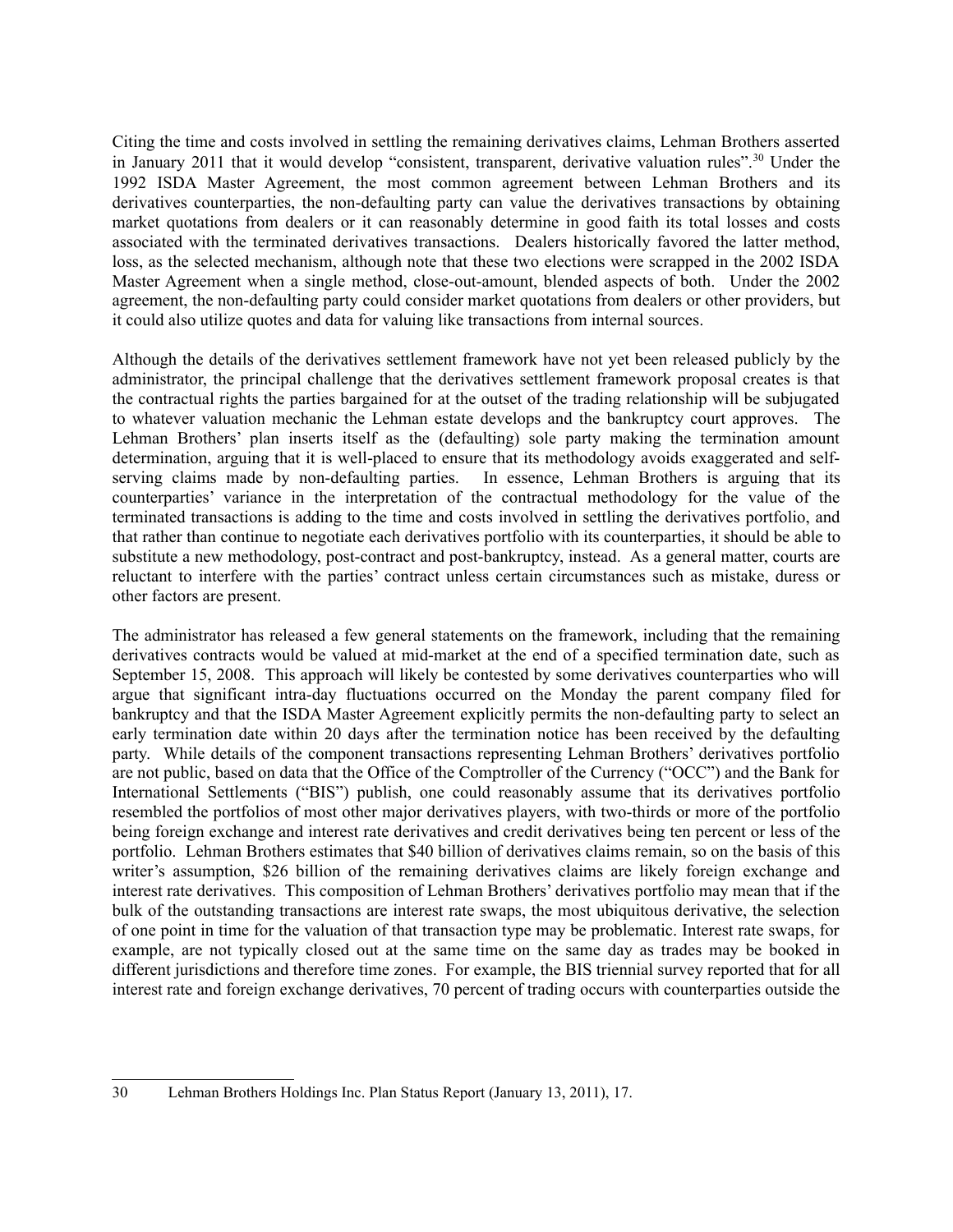United States.<sup>31</sup> This aspect of the market may make it more challenging for the administrator to argue that it is fair to select one point in time to value the terminated transactions. Conversely, it may be that the credit derivatives markets have a greater percentage of trading done within a jurisdiction, but no reliable figures can be cited for this statement.

In addition, the derivatives settlement framework proposes to reduce the number of maturity "buckets" used for aggregating and offsetting exposures and to have Lehman Brothers determine the bid-ask spread that is typically applied by the non-defaulting party. To date, when a derivatives portfolio is being terminated, the components of that portfolio are divided into buckets organized by maturity of the individual transaction type. The non-defaulting party can then net those exposures. A bid-offer adjustment is often made to the netted exposure amount  $-$  a cost to the defaulting party and one that represents uncollateralized risk. The challenge in closing out transactions in the volatile markets of September and October 2008 meant that more bid-offers were included in the non-defaulting parties' close-out prices and fewer exposures were netted. The administrator's post-contract reduction of the number of maturity buckets means that the bid-offer adjustment will be retroactively reduced, thereby significantly impacting the value of the terminated transactions. Thus, while spreads on normally liquid transactions, such as interest rate swaps, increased in the aftermath of Lehman Brothers' bankruptcy, the administrator wants to impose a more narrow and uniform approach that will minimize the valuations produced by those volatile markets.

Lastly, an inconsistency in the approach the estate has taken to date to resolve half of its derivatives claims, arguably following the fiduciary requirements imposed on an administrator, will now see settlement of the other half of its derivatives claims follow an entirely different methodology and approach. Will the administrator be able to persuade the bankruptcy court that its execution of its fiduciary duty treated all derivatives counterparties fairly given the different approaches? Some of LBSF's largest derivatives counterparties, including Bank of America Merrill Lynch, which has \$4.8 billion in claims, BNP Paribas, Credit Suisse and J.P. Morgan Chase, have already been reported to oppose the proposed derivatives settlement framework.<sup>32</sup> Lehman Brothers has not submitted a motion to the bankruptcy court yet to approve the framework, as it attempts to negotiate these issues with its big bank derivatives counterparties.

### III. Would Dodd-Frank Have Changed the Settlement of Lehman Brothers' Derivatives Portfolio?

Ben Bernanke, Chairman of the Board of Governors of the Federal Reserve System, and Timothy Geithner, Secretary of the U.S. Treasury, perhaps more than most of their predecessors, were policy mavens well-suited in many respects for the roles economic history thrust upon them. After all, Chairman Bernanke was steeped in the arcane details of the Great Depression while Secretary Geithner spent 13 years at the U.S. Treasury in the 1980s and 1990s, followed by over five years at the Federal Reserve Bank of New York, tenures marked by currency crises and a large hedge fund failure, among other events.<sup>33</sup> These two gentlemen were instrumental in crafting proposals for how the financial regulatory framework should be modified, focusing, in part, on the "opaque" nature of derivatives and connecting derivatives to bankruptcy. For

<sup>31</sup>! "The Foreign Exchange and Interest Rate Derivatives Markets: Turnover in the United States," (April 2010), Federal Reserve Bank of New York, 9-10. Note that this survey is coordinated by the BIS with 53 central banks in April of every third year.

<sup>32</sup>! Cameron, Matt, "LBHI Administrators Push for Settlement of Derivatives Claims," Risk (March 2, 2011).

<sup>33</sup> Skeel, David. The New Financial Deal [insert details].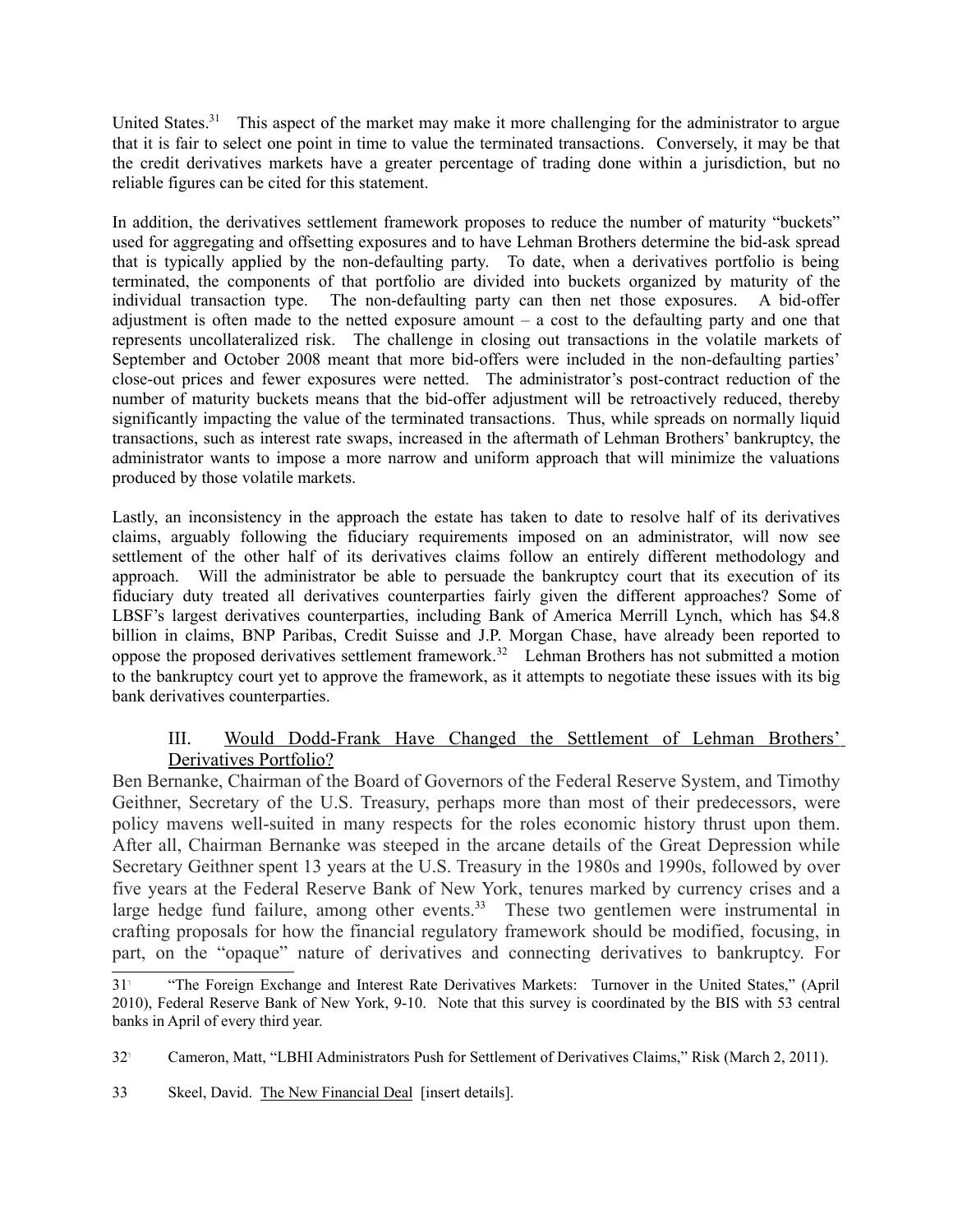example, on April 20, 2010, U.S. Treasury Secretary Geithner testified that: "The market turmoil following Lehman's bankruptcy was in part attributable to uncertainty surrounding the exposure of Lehman's derivatives counterparties."34 Secretary Geithner added that "In this regard, Lehman's bankruptcy highlights another flaw in our financial infrastructure: the opacity and complexity of the OTC derivatives markets. These products grew exponentially in the run-up to the crisis. The notional amount of outstanding credit default swaps grew from about \$2 trillion in 2002 to over \$60 trillion at year-end 2007. Because these trades are conducted on a bilateral basis, the market has very little visibility into the magnitude of derivatives exposures between firms."35

Economists such as John Taylor have already pointed out that the market turmoil following Lehman Brothers' bankruptcy was more likely connected with Secretary Geithner's unveiling of the Troubled Assets Relief Program and the \$85 billion government bail-out of AIG rather than the failure of Lehman Brothers and uncertainty about derivatives counterparty exposure.<sup>36</sup> Moreover, policymakers likely conflated or failed to appreciate the distinctions in the principal causes of failure of AIG (unhedged, non-collateralized credit derivatives trading), Bear Stearns (failure to sustain liquidity as a result of its reliance on the overnight repo market) and Lehman Brothers (poor risk management of its real estate portfolio and over-reliance on overnight financing), thereby leading to policy conclusions that perhaps are unsupported by the complex reality of why those firms and others failed. Rather, policymakers focused on two objectives: first, preventing or mitigating systemic risk when a major derivatives participant fails and second, granting regulators new resolution authority to prevent the government from bailing out the failing or failed firm. Policymakers accomplished these two objectives by first crafting legislation in Title VII of Dodd-Frank that attempts to manage counterparty risk by mandatory clearing of certain derivatives through a central counterparty and the consequent imposition of more uniform derivatives collateralization, and second, by introducing resolution authority in Title II of Dodd-Frank to address failed systemically important entities with, among other businesses, a derivatives portfolio. Title VII is inextricably linked to Title II as the former aims to prevent or to mitigate failure in the first place as it relates to derivatives, in part by enhancing information available to regulators, while the latter has broad power available to regulators to take action to resolve a failed institution when such institution is deemed capable of introducing systemic risk.

## *Title VII – Derivatives Reform Through Clearing and Collateralization*

Title VII of Dodd-Frank requires that all eligible derivatives be cleared on a central clearinghouse, known colloquially as a "central counterparty" or "CCP". Currently, a bilateral over-the-counter or OTC derivatives contract is executed between two parties. The terms of that transaction and the amount of collateral posted in association with that trade are private. When a transaction is centrally cleared, however, this single transaction between a buyer and a seller is replaced with two transactions, each involving a third party, the central counterparty. In other

36 Taylor, John. [Include proper cite.]

<sup>34</sup> Testimony of U.S. Treasury Secretary Timothy Geithner, before the Committee on Financial Services, U.S. House of Representatives, April 20, 2010.

<sup>35</sup> *Ibid.*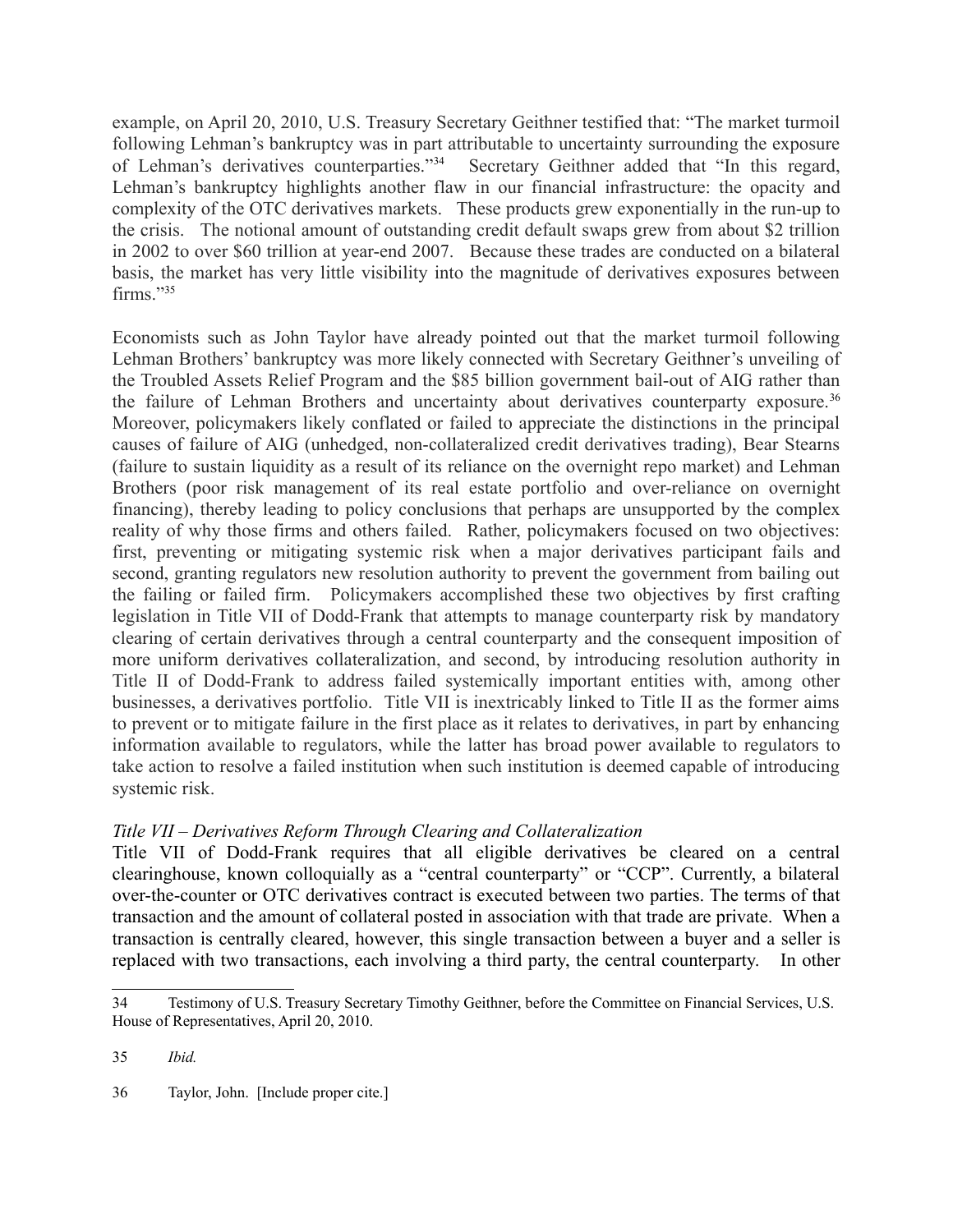words, the central counterparty is the buyer to every seller and the seller to every buyer, in essence, standing between the buyer and the seller.

Clearinghouses perform a valuable function in their mitigation of counterparty risk. In order to do this, the financial resources of a clearinghouse must understandably be robust. The Commodity Futures Trading Commission ("CFTC") proposed on October 1, 2010 that a clearinghouse must maintain financial resources to meet its members' obligations notwithstanding the default of one or possibly two of its members with the largest exposures.<sup>37</sup> The CFTC also proposed that quarterly stress tests should be conducted to determine the amount of resources required. Given that Bank of America, Citibank and J.P. Morgan are the three largest derivatives counterparties in the United States, the simultaneous collapse of two of those institutions could mean the termination of a \$146.81 trillion notional derivatives portfolio – representing 25 percent of global notional derivatives value as compared to Lehman Brothers' estimated five percent.<sup>38</sup> The International Monetary Fund has published two papers that estimate that under-collateralization of derivatives relative to risks in the financial system may be \$2 trillion.39 The TABB Group estimates that near-term collateral requirements of moving interest rate and credit derivative transactions to a clearinghouse model will require an additional \$240 billion in collateral.<sup>40</sup> Query whether the clearinghouses collectively will be able to address the magnitude of those figures through reserve funds and required collateral posting.

Policymakers were right to focus on collateralization as a risk mitigation technique, as it is critical to the risk management of derivatives, both cleared and uncleared. However, collateralization of derivatives transactions has existed for nearly twenty years, so the posting of collateral to mitigate exposure is not new. Over time, the amount of collateralized derivatives exposure has increased as derivatives trading volume has increased. In 2000, there were estimated to be 12,000 ISDA Credit Support Annexes, the principal document for derivatives collateralization, in place.<sup>41</sup> By the end of 2009, the International Swaps and Derivatives Association ("ISDA") annual Margin Survey indicated that there were 171,879 collateral agreements in place, with 92 percent of those agreements being the ISDA Credit Support Annex. $42$ 

Before the economic crisis began, perhaps at the end of 2006, ISDA reported in its annual Margin Survey that the gross amount of collateral in use was \$1.335 trillion, with 59 percent of mark-to-market credit exposure covered by collateral.<sup>43</sup> Note that the largest firms, including the

<sup>37</sup> Commodity Futures and Trading Commission [insert cite to October 1, 2010 proposal].

<sup>38</sup>! OCC's Quarterly Report on Bank Trading and Derivatives Activities Fourth Quarter 2010, Table 2.

<sup>39</sup> [Insert Singh and Aitken papers from 2009 and 2010.]

<sup>40</sup>! Rowady, Jr., E. Paul, "The Global Risk Transfer Market: Developments in OTC and Exchange Traded Derivatives," The TABB Group (November 2010), 6.

<sup>41</sup>! ISDA's 2000 Collateral Survey, 1.

<sup>42</sup>! ISDA's 2010 Margin Survey, 1.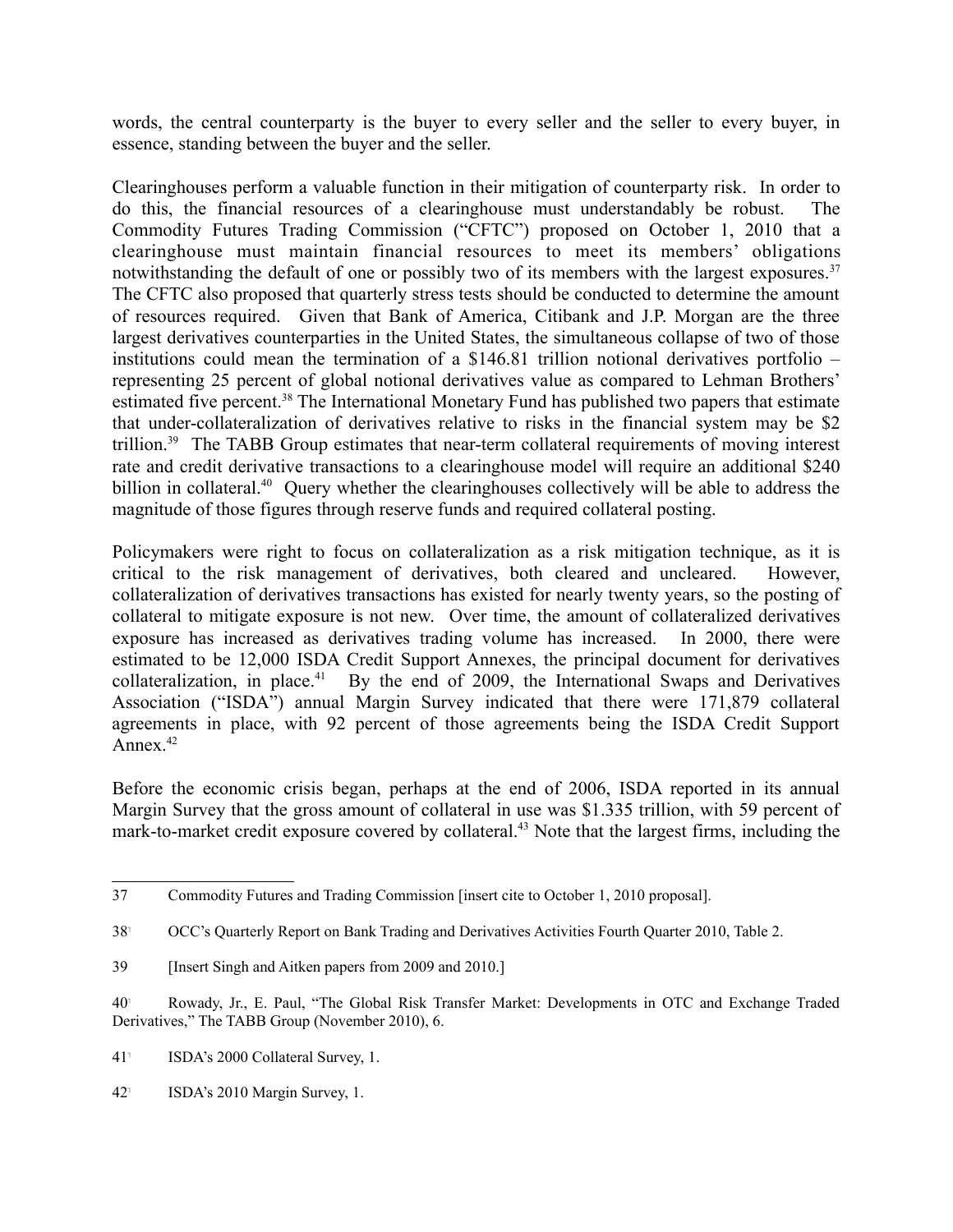largest U.S. commercial banks, held 80 percent of all collateral.<sup>44</sup> By the end of the fourth quarter of 2010, the OCC reported that banks held collateral against 93 percent of their exposure to banks and securities firms, and 246 percent against their exposure to hedge funds.<sup>45</sup> The latter figure is high because it is market practice for banks to require the provision of upfront or initial margin from hedge funds in addition to securing any current credit exposure.

Collateralization by product area varies, but the overall amount of collateralization is very high (and has remained so for the last several years). For example, the fifteen largest reporting firms in ISDA's annual Margin Survey in 2010 reported that an average of 97 percent of credit derivatives trades were collateralized, whereas among the total of 89 firms responding to the survey, that figure was 93 percent. Interest rate derivatives at the fifteen largest reporting firms are collateralized at 84 percent, whereas among the total of 90 firms reporting to the survey, that figure was 79 percent.<sup>46</sup>

The type of collateral is important as well. Cash has long been the preferred form of collateral. At the end of 2006, for example, nearly 80 percent of collateral was cash, with U.S. Dollars being 46 percent of the cash pool and the Euro representing  $28.8$  percent.<sup>47</sup> By the fourth quarter of 2010, the OCC reported that approximately 81 percent of the collateral held by U.S. banks was in the form of cash (50.5 percent in U.S. Dollars and 30.5 percent in other liquid currencies like the Euro), while the ISDA figures, covering the U.S., Europe and Asia, reported 82 percent of collateral globally was in the form of cash, with 42.1 percent being in U.S. Dollars and 31.5 percent being in Euro.<sup>48</sup> U.S. Treasuries as collateral represented 2.0 percent and equity securities represented 1.2 percent in the OCC's Report, while ISDA's annual Margin Survey in 2010 reported U.S. government securities as comprising 4.5 percent of the global collateral pool and European Union member-state government securities representing 5.7 percent.<sup>49</sup> While policymakers focused on the lack of collateralization of AIG Financial Products' derivatives trading, surely these figures show that that was an outlier based on its profile then as a subsidiary of a AAA-rated entity. In addition, there was so little collateral provided that was in the form of something other than cash or Treasury securities that it does not even make an appearance on

45! OCC's Quarterly Report on Bank Trading and Derivatives Activities Fourth Quarter 2010, 8.

46 *Ibid.,* 10.

47! ISDA's 2007 Margin Survey, 6.

49 *Ibid.*

<sup>43</sup>! ISDA's 2007 Margin Survey, 4. The ISDA Margin Survey covers U.S. and non-U.S. market participants. In 2007, for example, 25 percent of respondents were based in the United States, while 52 percent were based in Europe or South Africa. The OCC Quarterly Reports, by contrast, only cover U.S. national banking associations.

<sup>44</sup> *Ibid.*

<sup>48</sup>! OCC's Quarterly Report on Bank Trading and Derivatives Activities Fourth Quarter 2010, 8. ISDA Margin Survey 2010, 6. Note that the FDIC published an article in April 2011entitled "The Orderly Liquidation of Lehman Brothers Holdings Inc. Under Dodd-Frank,"in the FDIC Quarterly (volume 5, no. 2) wherein the authors state on page 6 that collateral, especially lightly traded collateral, can exacerbate losses when there is a counterparty default. However, as the OCC and ISDA reports show, the vast majority of collateral is in the form of cash.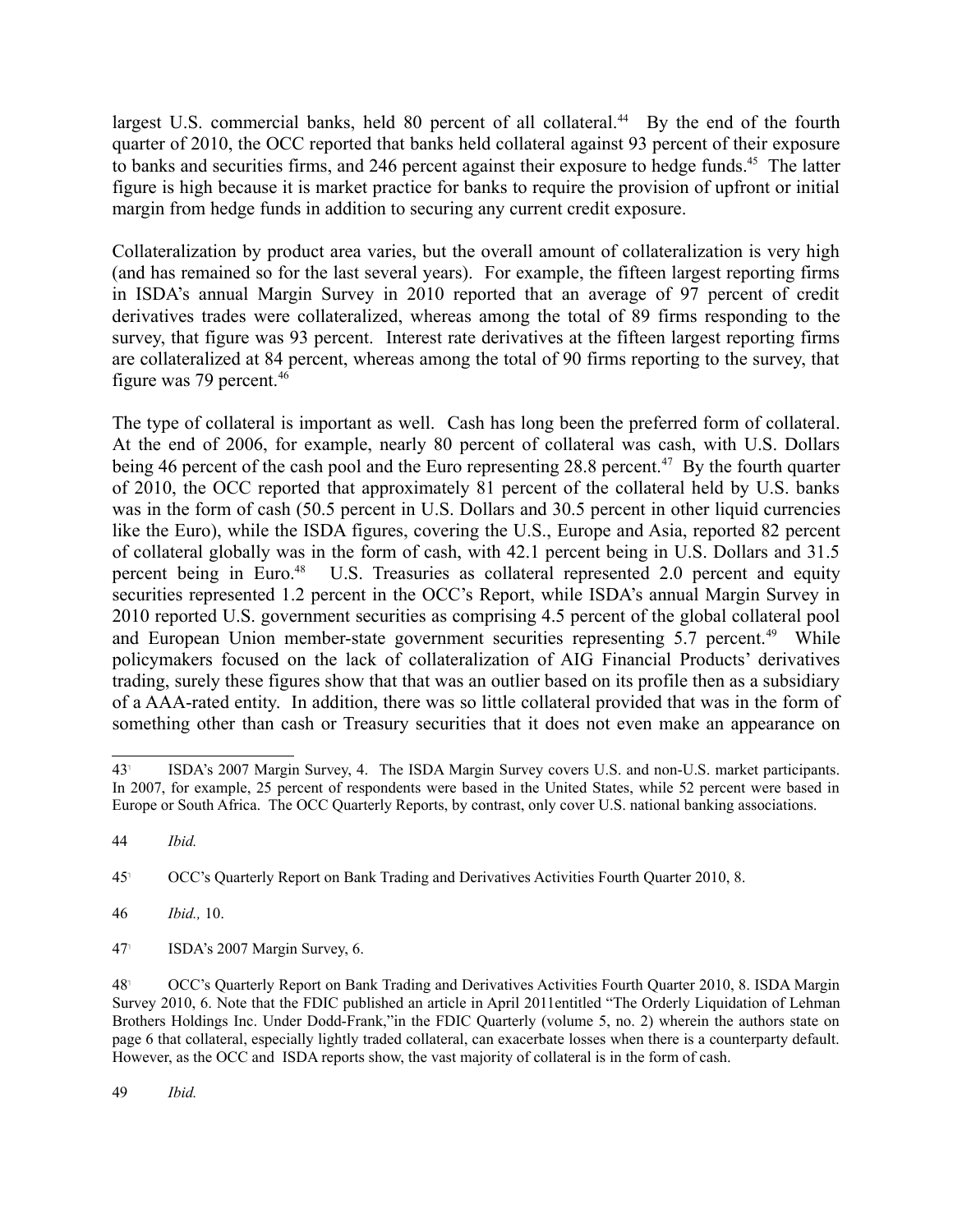either ISDA's or the OCC's surveys. In other words, the industry was collateralizing as part of its derivatives risk management program for close to two decades without needing Congress to tell it to do so.

What has shifted under Dodd-Frank is that the CCP's calculation of required collateral is substituted for the individual counterparty assessing its risks. As is done today, both initial and variation margin will be required. Counterparties to cleared swaps will be required to post initial collateral to the CCP based on the CCP's assessment of the risk profile of that transaction.<sup>50</sup> In addition, each day the CCP will set the variation margin associated with each transaction by recalculating the value of transaction and accordingly calling for or releasing collateral, ensuring that counterparties have neutral risk positions in relation to the value of the underlying asset. In other words, the goal is that every day the CCP receives margin payments from counterparties whose contracts moved against them to ensure that the CCP, or those that participate through the CCP, always have funds to satisfy their obligations under contracts.

The posting of collateral is tied to how the derivatives transactions of a clearinghouse member that has become insolvent are handled. For example, LCH.Clearnet Limited's draft contract states that upon the default of a clearing member, the clearinghouse may close out and terminate the cleared transactions and will not transfer such positions. [CME Clearing and ICE Trust, on the other hand, allow cleared transactions and associated collateral to be transferred to another clearinghouse member.] In addition, the treatment of a counterparty's collateral is important. The CFTC requested comments in November 2010 on various collateral protection models, such as the individual segregation of each customer's collateral at the futures commission merchant, derivatives clearing organization and custodian levels; the commingling of collateral of multiple customers, but in which the value of each customer's collateral is treated on an individual basis; the use of collateral of non-defaulting customers in the default of a clearing member; and the commingling of collateral of a futures commission merchant's customers.

Were Lehman Brothers to have been a clearing member of one of the U.S. clearinghouses, it is anticipated that upon its insolvency, its \$35 trillion notional derivatives portfolio (and associated collateral) would have been ported to other clearinghouse members. The concern in a marketplace where other major participants such as Bank of America, Citibank and Morgan Stanley, among others, were under attack means that portability of Lehman Brothers derivatives portfolio may not have allayed counterparty risk to the non-defaulting party population because arguably an equally unstable counterparty was receiving those transactions or a stronger clearing member may have rejected the transactions being proposed for transfer without some sort of government backstop for the unknowable counterparty risk being assumed.

In addition, there are challenges associated with a clearinghouse's approach to collateral calculations. Currently, in the over-the-counter derivatives market, a counterparty's collateral

 $50<sup>1</sup>$  As it relates to uncleared swaps, Dodd-Frank requires swap dealers and major swap participants to notify their uncleared swap counterparties of their right to segregate their initial margin with an independent third-party custodian. The CFTC's November 2010 proposal would require that the custodian be independent of both the counterparty and the swap dealer or major swap participant and that there be a written custody agreement between the counterparties and the custodian. ISDA's annual Margin Survey in 2010 reported at page 8 that only nine percent of collateral is segregated with a custodian.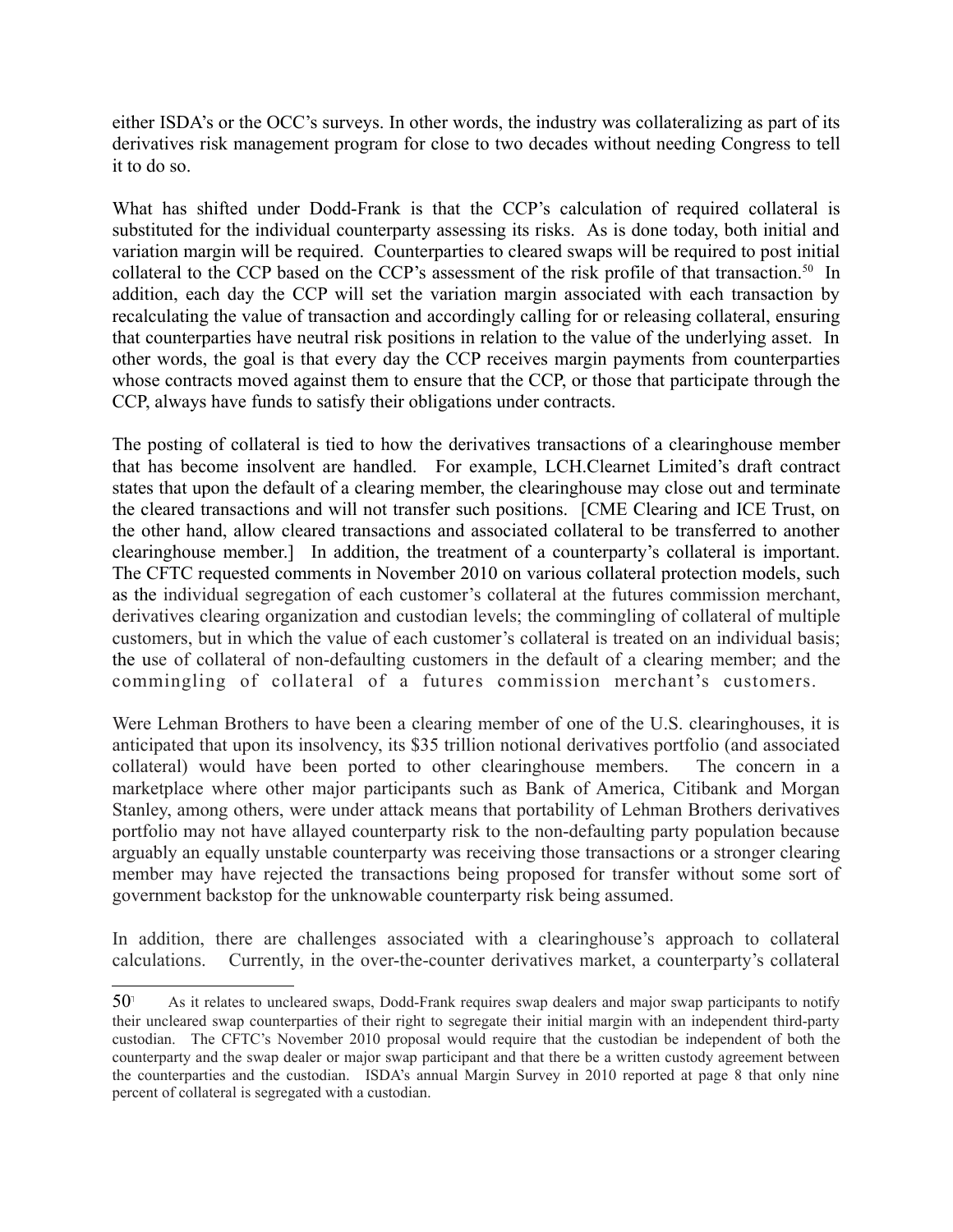requirements are assessed based on its aggregate exposure across all products. For example, a hedge fund that had exposure to a particular security through its prime brokerage account could have its collateral requirements offset through a derivatives transaction. Central clearing, however, will make this cross-margining more difficult. Positions associated with different products are unlikely to be assessed margin in this more holistic manner, thereby resulting in end users posting more collateral in aggregate than currently. It would be worth understanding whether those entities required to post more collateral than at present are the same entities that present the most systemic risk.

# *Titles I and II of Dodd-Frank and the Resolution of Systemically Significant Financial Companies*

A regulatory triumvirate chorused for greater powers to resolve failing or failed financial companies and non-bank financial companies in the wake of Lehman Brothers' bankruptcy. As Chairman Bernanke's statement in the Introduction makes clear, it was his view that the U.S. Bankruptcy Code in 2008 did not protect the public's strong interest in ensuring the orderly resolution of Lehman Brothers, and that that failure resulted in substantial consequences to the financial system and to the economy. Sheila Bair, Chairwoman of the Federal Deposit Insurance Corporation (the "FDIC"), testified that "Failing non-bank financial companies …could only be resolved under the Bankruptcy Code, further exacerbating the financial crisis."<sup>51</sup> And the U.S. Treasury Department's website currently boasts that financial reform will "end 'too big to fail' and taxpayer-funded bailouts, so that average Americans will no longer have to pay the price for greed and irresponsibility on Wall Street."<sup>52</sup> While those statements may carry a certain political appeal, it is this author's view that Dodd-Frank does not significantly alter how a complex derivatives portfolio like Lehman Brothers' would be handled, even with the enhanced resolution authority granted to regulators, nor does the legislation provide comfort that the U.S. government would not bail out a clearinghouse were it to default.

To put the resolution authority of Dodd-Frank into context, it is helpful to understand the definitional corrals of its Titles I and II. Title I of Dodd-Frank established the Financial Stability Oversight Council (the "Council"). The Council, comprised of various financial markets regulators and chaired by the Secretary of the Treasury, has a dual mission: first, to identify risks and to respond to emerging threats to the financial stability of the United States and its financial system; and second, to promote market discipline by eliminating the concept of "too big to fail". The Council is thus tasked with designating "significant bank holding companies" and "significant nonbank financial companies" that will be subject to enhanced supervision by the Federal Reserve Board. "Significant bank holding companies" are proposed to be those entities with at least \$50 billion in total consolidated assets and are automatically considered systemically important. "Significant nonbank financial companies" are those designated as systemically important by the Council. Thus, it is possible that a "significant nonbank financial company" is not necessarily systemically important.<sup>53</sup>

<sup>51</sup> Testimony of Sheila C. Bair, Chairwoman of the Federal Deposit Insurance Corporation, to the Financial Crisis Inquiry Commission, (September 2, 2010), 1.

<sup>52</sup> See www.treasury.gov/initiatives/wsr/Pages/wall-street-reform.aspx (March 17, 2011).

<sup>53</sup>! The FDIC stated that some Lehman entities may not have been systemically important and thus would have been subject to the Bankruptcy Code. It would then be possible that one Lehman Brothers entity would be subject to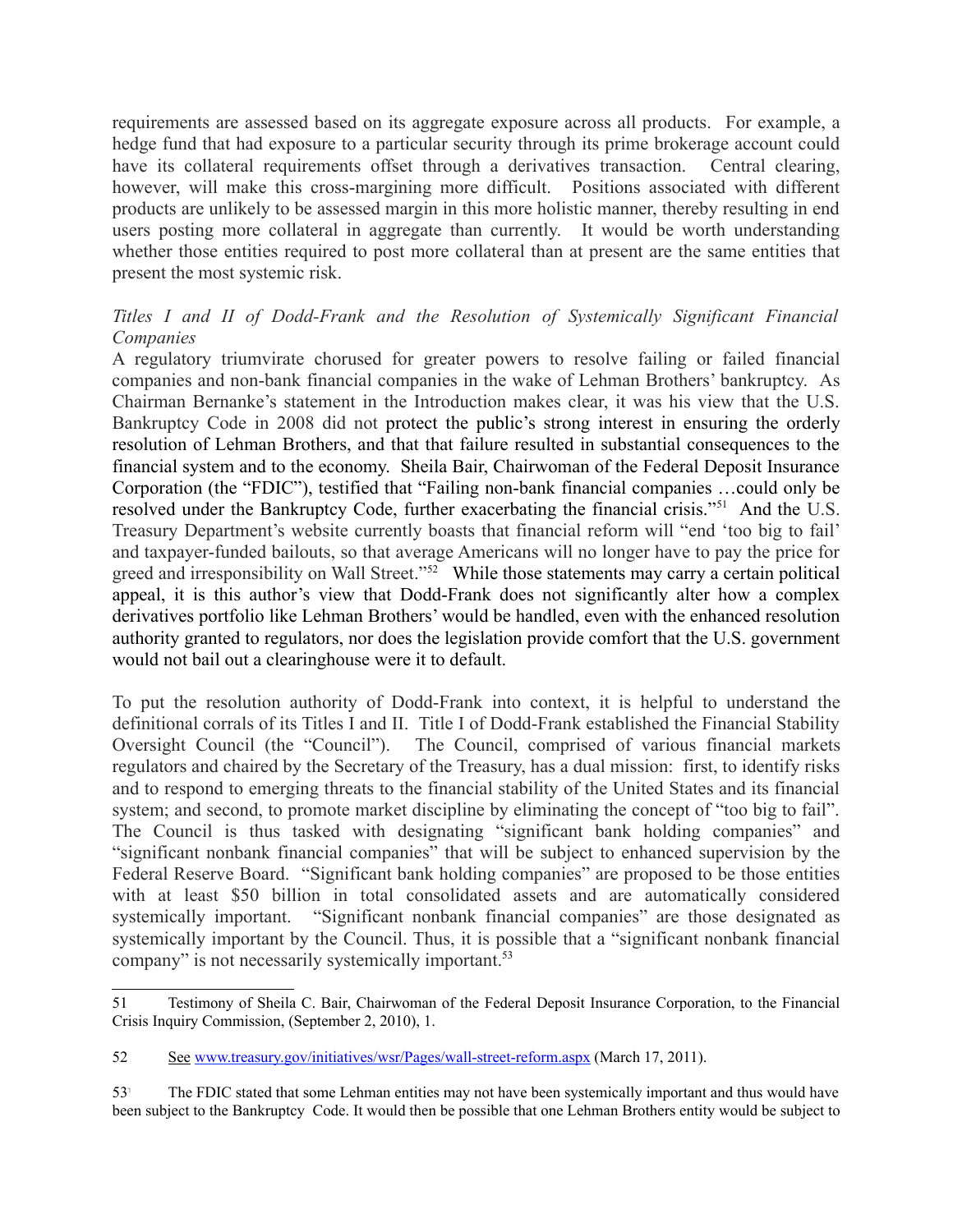Once systemic importance designations are made, entities that are failing or have failed are taken out of the usual insolvency laws that would have applied to its various corporate entities and instead, the Federal receivership or resolution authority of the FDIC comes into play through Title II of Dodd-Frank. Title II allows for the orderly liquidation of these "financial companies". Title II's definition of "financial company" captures four general categories of entities: bank holding companies, as defined in Section 2(a) of the Bank Holding Company Act of  $1956^{54}$ ; nonbank financial companies (which includes, as noted above, nonbank financial companies that the Council has determined must be supervised by the Federal Reserve Board); subsidiaries of entities included within one of the first two categories; and brokers and dealers. The fact that an entity is a financial company is not enough for the Federal receivership provisions of Title II to apply, however. To be eligible for the resolution authority to apply, the financial company must be a "covered financial company". At the risk of further definitional contortions, a "covered financial company" is a financial company as to which a systemic risk determination has been made by the relevant set of regulators.<sup>55</sup> In other words, if Title I of Dodd-Frank allows an entity to be deemed systemically important, then if such entity is failing or has failed, the Federal receivership provisions of Title II will apply.

Procedurally, Title I requires the Secretary of the Treasury or the FDIC and the Board of Governors of the Federal Reserve System (or the SEC in the case of brokers or dealers or the Federal Insurance Office for insurance companies)<sup>56</sup> to present a written recommendation stating whether a particular covered financial company presents systemic risk. At least two-thirds of the then–serving members of the Board of Governors and the board of directors of the FDIC (or parallel agency) must approve the petition of systemic risk designation. The relevant regulators must prepare a written analysis of whether the covered financial company is in "default or danger of default". "Default or danger of default" is intentionally broad in its definition, covering circumstances such as a bankruptcy case that has been or likely will be commenced; the financial company incurring losses that will or are likely to deplete all or substantially all of its capital; the assets of the financial company being less than, or likely to be less than, its obligations to creditors; or the financial company is, or is likely to be, unable to pay its obligations in the ordinary course of business.57 The repetition of the phrase "likely to" gives the relevant regulator the ability to take action before a covered financial company actually files for bankruptcy. The written analysis must also set forth the effect that the bankruptcy of the covered financial company would have on the financial stability of the United States, evaluate whether any private sector alternatives to prevent the insolvency exist, assess whether or not a bankruptcy

Title II, while another would not. See "Orderly Liquidation of Lehman Brothers Holdings Inc. Under Dodd-Frank," FDIC Quarterly, volume 5, no. 2 (April 2011), 13.

<sup>54</sup>! 12 U.S.C. § 1841(a). See also Section 102(a)(1) of Dodd-Frank.

<sup>55</sup> The FDIC and the Board of Governors of the Federal Reserve System determine whether the Federal receivership provisions will apply to a financial company, and the SEC and the Board of Governors of the Federal Reserve System make such determination for covered brokers or dealers.

<sup>56</sup> Section 203(a)(2) of Dodd-Frank.

<sup>57</sup> Section 203(c)(4) of Dodd-Frank.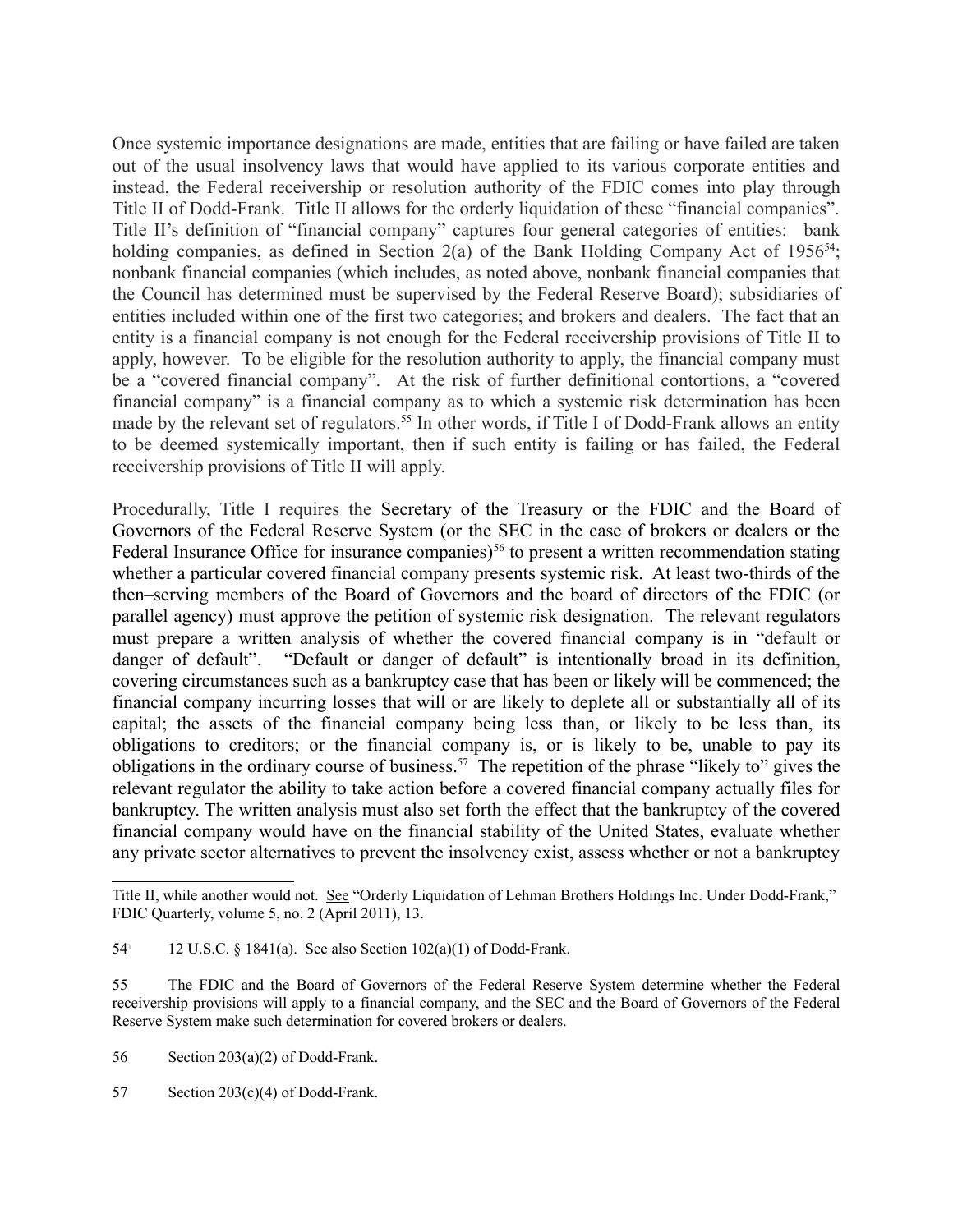case is appropriate for the covered financial company and evaluate the effect of a Federal receivership on creditors, counterparties and shareholders of the covered financial company, as well as other market participants.<sup>58</sup> Once this analysis is submitted, the Secretary of the Treasury, in consultation with the President of the United States, must appoint the FDIC as the receiver for the covered financial company if the Secretary determines that in fact the covered financial company is in default or in danger of default, that its default would have a serious adverse effect on the financial stability of the United States, that no private sector alternative is available to prevent the insolvency, the effect of the Federal receivership on the claims of creditors, counterparties and shareholders is beneficial and lastly, that an orderly liquidation would avoid or mitigate adverse effects.<sup>59</sup>

In the case of Lehman Brothers, it seems almost obvious in hindsight that the Council would have deemed the investment bank to be systemically important as a nonbank financial company and therefore subject to enhanced supervision by the Federal Reserve Board and, possibly, the resolution authority provided for under Title II. The encyclopedic Examiner's Report, issued in March 2010, provides extensive details regarding the doubtful solvency of Lehman Brothers. Using Dodd-Frank's directive to regulators to consider whether the nonbank financial company was in default or in danger of default, the balance sheet assessment was one obvious avenue of inquiry, but perhaps of greater importance than capital to an investment bank was its access to liquidity. The "unreasonably small capital" test, relied upon by bankruptcy courts to avoid prepetition transfers, is a helpful tool because the test takes a broader view of risks, like liquidity, that are not necessarily reflected through the more traditional balance sheet assessment.<sup>60</sup> As the Examiner's Report notes, the unreasonably small capital test had two components: first, was it reasonably foreseeable that Lehman Brothers was at risk of losing access to financing that it required to operate its business and to satisfy its obligations as they became due; and second, whether Lehman Brothers' liquidity stress tests were reasonably constructed.<sup>61</sup> The SEC and the Federal Reserve Bank of New York's performance as it related to the evaluation of the strength of Lehman Brothers following the failure of Bear Stearns in March 2008 would not be immediately reassuring. Given that Bear Stearns had collapsed in a matter of days when its liquidity sources dried up, Lehman Brothers met almost immediately with the two regulators to discuss the results of its own liquidity stress tests, in essence examining scenarios for declining funding. In its May 28, 2008 stress test report, for example, Lehman Brothers reported to its regulators that it survived the stress tests by a margin of over \$10 billion.<sup>62</sup> It took the Federal Reserve Bank of New York over two months after Bear Stearns' failure to develop and conduct its own stress test and scenario analysis, which concluded that Lehman Brothers would fail in a "Bear Stearns" type run on the bank by \$84 billion.<sup>63</sup> Moreover, the SEC failed to recognize or

- 62 *Ibid*., 1679.
- 63 *Ibid.*, 1680.

<sup>58</sup> Section 203(a)(2) of Dodd-Frank.

<sup>59</sup> Section 203(b) of Dodd-Frank.

<sup>60</sup> Report of Anton R. Valukas, Examiner, to the U.S. Bankr. Ct. (March 11, 2010), 1643.

<sup>61</sup> *Ibid.*, 1649.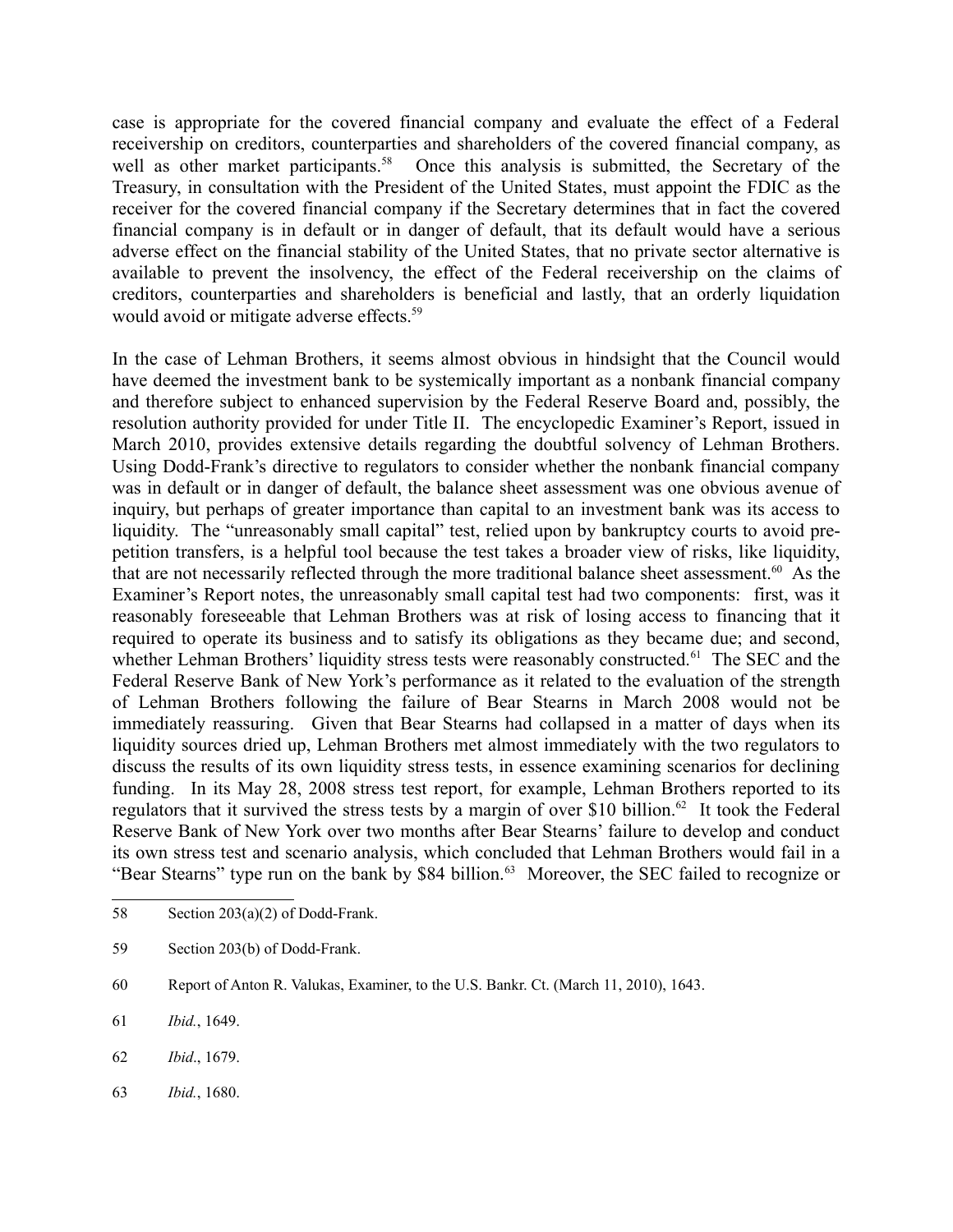enforce Lehman Brothers' requirement to be able to monetize its liquidity pool within 24 hours, as Lehman Brother relied instead on a five day test.<sup>64</sup> Lastly, the derivatives business conducted by LBSF indicated that at May 31, 2008 and August 31, 2008, it held 0.41 percent and 0.44 percent, respectively, in terms of its ratio of equity to assets, characterized as borderline solvent.<sup>65</sup> Under Dodd-Frank, perhaps these types of strands of analysis would have led the regulators to conclude that Lehman Brothers was in danger of collapsing.

While the enhanced supervision powers designated by Title I should provide regulators with greater information about the largest and most complex entities, if one of those entities actually begins to demonstrate weakness or fails, then the Secretary of the Treasury will likely be working diligently to conclude a private sector solution (which will be challenging, particularly during a volatile market like that experienced in the fall of 2008). Further, the Secretary of the Treasury will be obligated to assess whether the Bankruptcy Code provides an appropriate framework in which to resolve the failed non-bank entity. These requirements in Dodd-Frank result in virtually no change in the bodies of insolvency laws that would apply to the financial company, either because the failing financial company or key parts of it are absorbed by an acquiring company or the failed company's insolvency is handled, in part, under the U.S. Bankruptcy Code and/or the Federal Deposit Insurance Act. The application of the Bankruptcy Code and the Federal Deposit Insurance Act presumably means that no bail out of the failing company occurs, thereby inadvertently solving the "too big to fail" problem at least as it relates to bank holding companies, banks and certain non-bank financial companies.

As it relates to derivatives specifically, many of today's largest counterparties execute their derivatives transactions through their U.S. commercial bank. Banks have historically been excluded from the U.S. Bankruptcy Code<sup>66</sup>, and instead bank insolvencies were addressed under the Federal Deposit Insurance Act. Despite the underlying policy rationale that derivatives were responsible, at least in part, for the economic crisis and the creation of systemic risk, the insolvency of a derivatives counterparty, which happens to be a bank, was largely un-addressed by Dodd-Frank.

Banks dominate as derivatives counterparties. The OCC's quarterly report on U.S. banks' derivatives activity noted in its most recent report that the five largest U.S. commercial banks represent 96 percent of the total banking industry notional amount of derivatives trading activity.67 The concentration of a small number of financial institutions in the derivatives market has not shifted much in many years, including prior to Lehman Brothers' bankruptcy.<sup>68</sup> The vast

65 *Ibid.*, 1618, 1621.

66! 11 U.S.C. § 109(b)(2).

67! OCC's Quarterly Report on Bank Trading and Derivatives Activities Fourth Quarter 2010, 1.

68! In the OCC's Quarterly Report on Bank Trading and Derivatives Activities First Quarter of 2008, the five largest commercial banks represented 97 percent of the total banking industry notional amount of derivatives trading activity. In order by notional, those institutions were JP Morgan Chase Bank, Bank of America, Citibank, Wachovia Bank and HSBC Bank USA. In the OCC's Quarterly Report on Bank Trading and Derivatives Activities Fourth Quarter 2010, the five largest commercial banks in order by notional were JP Morgan Chase Bank, Citibank, Bank

<sup>64</sup> *Ibid.*, 1507, 1508.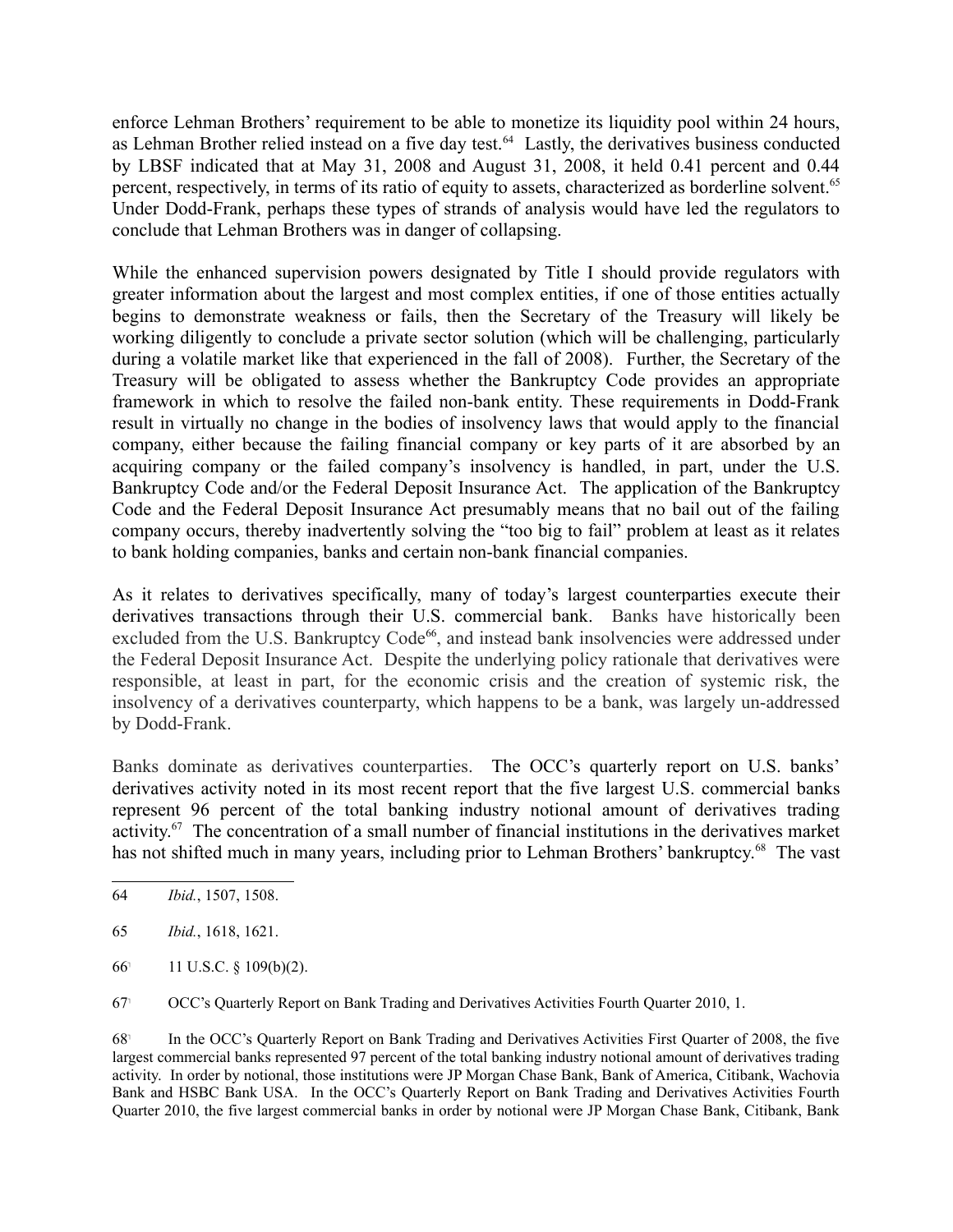majority of this derivatives trading activity is focused on interest rate swaps: in the OCC's First Quarter Report in 2008, that figure was 79 percent whereas in the OCC's Fourth Quarter Report in 2010, it was 84 percent. Interest rate swaps are perhaps the least complicated derivative instrument, particularly as compared to the challenges historically associated with credit derivatives in terms of credit event triggers and settlement, the complex calculations and dependencies of equity derivatives and the inherent volatility of commodity derivatives, so presumably there is less risk in trading interest rate swaps than other derivatives.<sup>69</sup> In addition, the OCC reports that 61 percent of the top five commercial banks' net current credit exposure is to other banks and securities firms, with corporates representing 33 percent, and hedge funds, the most overly collateralized group as noted above, being a mere one percent of net credit exposure. $70$ 

Thus, our financial landscape is dominated by the world's largest banks, who in turn are among the world's largest derivatives counterparties, and yet while these banks will be more closely regulated under Title I of Dodd-Frank, the way in which their insolvency under Title II would be handled would likely differ very little from the pre-Dodd-Frank environment. If the resolution authority granted under Title II does not apply, then the Federal Deposit Insurance Act applies to the largest bank derivatives counterparties. If the resolution authority granted under Title II does apply, then its effect is largely a mirror of the existing Federal Deposit Insurance Act provisions – provisions that commercial banks are already subject to in the event of insolvency.

Nonbank financial companies, just as with banks, are also captured by the definition of "covered financial companies" under Dodd-Frank. Nonbank financial companies are defined as those "predominantly engaged in financial activities".<sup>71</sup> This phrase was already embedded in Section 4(k) of the Bank Holding Company Act of 1956 and Regulation Y.72 The Federal Reserve Board issued a proposal to refine this phrase on February 8, 2011, stating that "predominantly engaged in financial activities" should be measured either by a revenue or an asset test. Specifically, it was proposed that "predominantly engaged in financial activities" means the entity either has consolidated annual gross financial revenues in either of its two most recently completed fiscal years of 85 percent or more of the company's consolidated annual gross revenues or its consolidated total financial assets as of the end of either of its two most recently completed fiscal years is 85 percent or more of the company's consolidated total assets. Financial revenue or financial assets are those derived from or related to activities that are "financial in nature" or the

70 *Ibid.*, 8.

71 Section  $102(a)(4)(A)(ii)$ of Dodd-Frank.

72 [Insert reference.]

of America, Goldman Sachs Bank USA and Wells Fargo Bank. In addition, the number of insured U.S. commercial banks engaged in derivatives trading has remained relatively stable: at the end of the first quarter of 2008 there were 1,003 banks (at 7 of 2008 Report), whereas at the end of the fourth quarter of 2010, there were 1,070 (at 1 of 2010 Report).

<sup>69</sup>! OCC's Quarterly Report on Bank Trading and Derivatives Activities Fourth Quarter 2010, 11. Credit derivatives represent 6.1 percent of the OTC notional amounts for U.S. commercial banks, while equity derivatives are 0.6 percent and commodity derivatives are 0.5 percent. Note that these figures shift slightly when considering the data collected by the Bank for International Settlements as greater numbers of institutions are covered.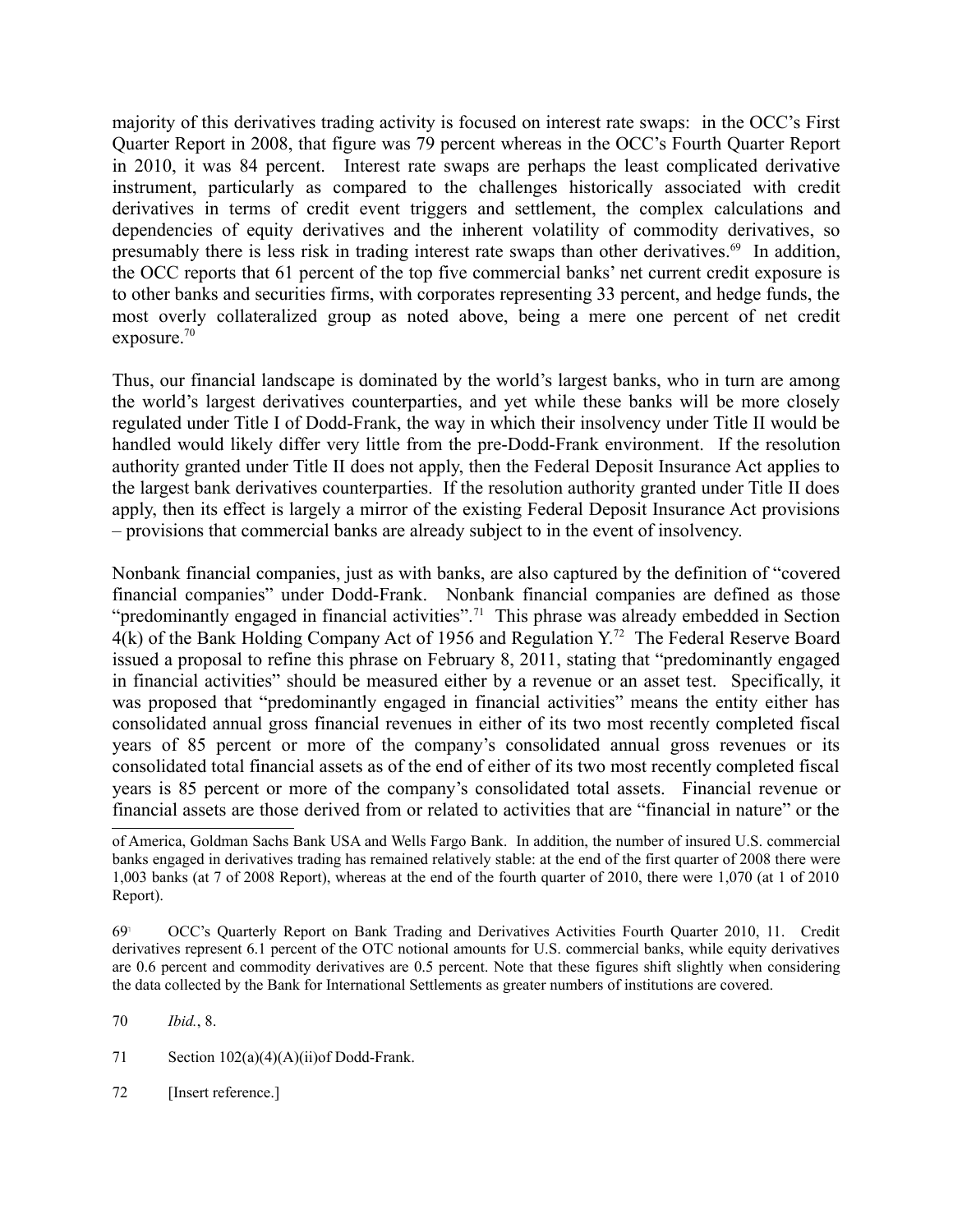ownership, control or activities of an insured depository institution or any subsidiary of such institution. "Financial in nature" ties back to Section 4(k) of the Bank Holding Company Act and includes activities such as securities underwriting, dealing and market-making and engaging in financial and investment advisory activities. The definition would not include activities that are incidental or complementary to financial activities, such as trading in physical commodities. In other words, companies that are not predominantly engaged in "financial activities" cannot be designated as systemically important. Under Dodd-Frank, LBSF and Lehman Brothers, each as nonbank financial companies, likely would be captured as covered financial companies subject to Title I's heightened regulatory scrutiny.

As it relates to Title II being applied to a nonbank financial company such as LBSF, the treatment of derivatives would remain largely unchanged from the application of the Bankruptcy Code pre-Dodd-Frank. Non-defaulting counterparties under Section 210(c)(8) of Dodd-Frank remain able to terminate, close-out and liquidate their derivatives contracts upon the insolvency of a nonbank financial company such as LBSF (or its parent) with the application of a one day stay<sup>73</sup> – the same approach already applicable to banks under the Federal Deposit Insurance Act. There are a handful of differences, though, such as the Bankruptcy Code's accommodation of a rapid sale of the failing business (such as with the sale of Lehman Brothers' broker-dealer business to Barclays coincident with Lehman Brothers' bankruptcy), as compared to the FDIC's ability under Dodd-Frank to establish a "bridge financial company" to succeed to selected assets and liabilities of the covered financial company (or covered broker or dealer). This would give the failing company time to negotiate its sale to another company or to seek other types of resolution of its failing status.

The largest failures of entities due to mis-management of derivatives to date have not involved any U.S. banks but rather entities that are non-banks. Some of the more spectacular derivativesrelated failures include the municipality of Orange County in 1994, which lost 1.7 billion of the county's \$7.4 billion investment portfolio, the hedge fund Long-Term Capital Management's loss of \$4.6 billion in 1998 and AIG Financial Products, a dealer and subsidiary of AIG that operated with a \$2 trillion derivatives portfolio, which is continuing to be unwound. Orange County would not have been captured by Title II given the unique legal treatment of municipalities. Perhaps Long-Term Capital Management would not have attracted regulators' attention in a 2011 landscape of thousands of hedge funds, as compared to 1998, and thus not deemed worthy of being liquidated under Title II of Dodd-Frank. AIG Financial Products would have been most obvious to have been deemed systemically important and therefore subject to Title I's enhanced regulatory supervision. If AIG had been allowed to file for bankruptcy, the winding up of its derivatives portfolio in AIG Financial Products would have proceeded under the U.S. Bankruptcy Code much as it currently has. If AIG Financial Products had been subject to Federal receivership under Title II of Dodd-Frank, then the derivatives portfolio would have been unwound in much the same fashion.

While it is possible that the resolution authority of Title II will in practice be of little to no effect for unwinding the derivatives portfolios of covered financial companies, the clearinghouses present an entirely different risk profile. The legislative mandate of Dodd-Frank to clear certain

<sup>73</sup> Section  $210(c)(10)(B)(i)(l)$  of Dodd-Frank.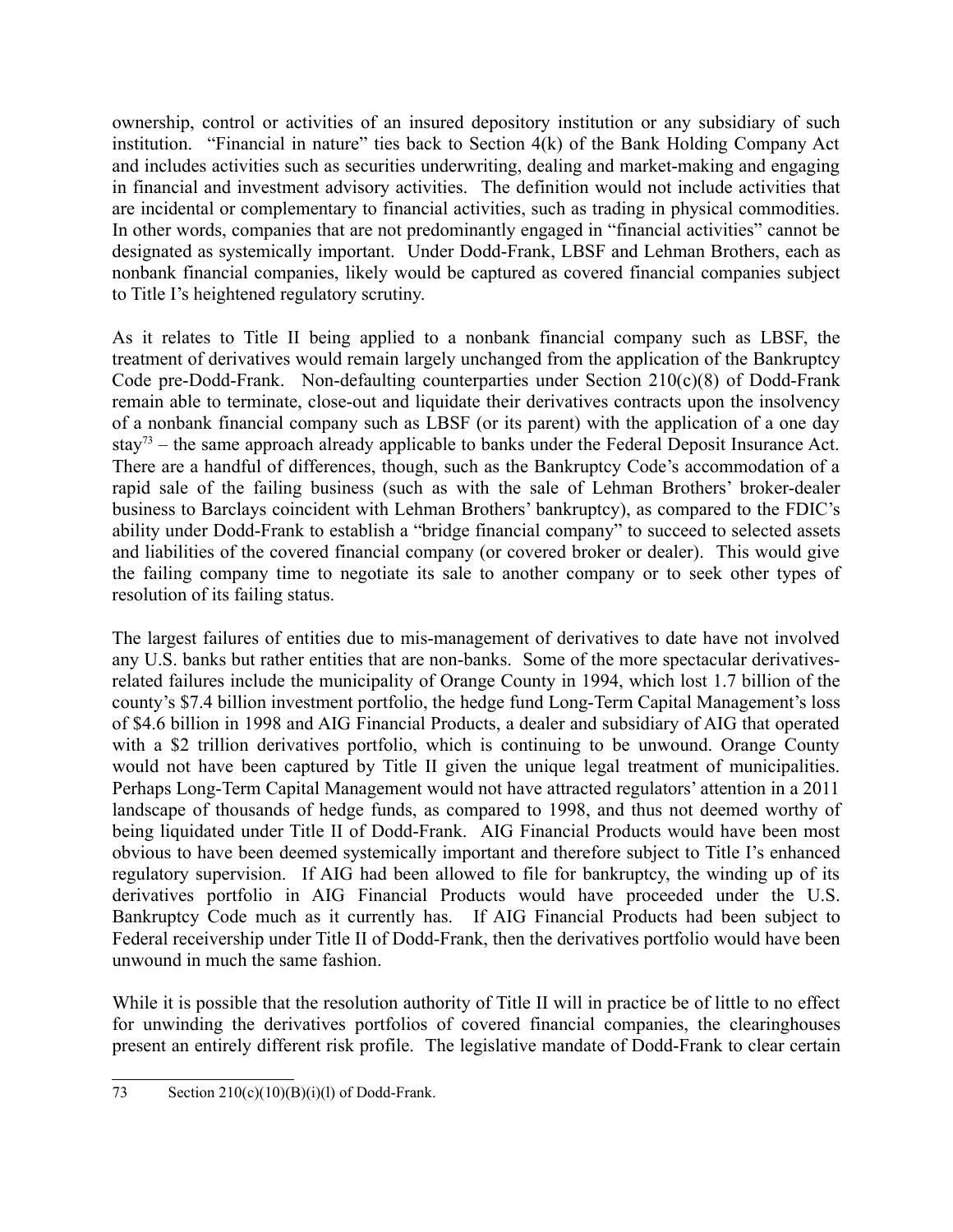yet-to-be specified derivative transactions has guaranteed that the largest global financial behemoths will concentrate risk at the central clearinghouses they each trade and clear through, and as noted above, collateral may be set too low to prevent a systemic effect if one or two clearing members or significant customers default. In fact, the Basel Committee on Banking Supervision proposed in December 2010 that the largest global banks hold additional capital against the risk that a clearinghouse defaults.<sup>74</sup> At the time of this paper, many of the regulations relating to the risk management and operational aspects of the clearinghouses and swap execution facilities have yet to be released by the regulators, and the clearinghouses continue to refine their collateral calculations and documentation with the clearing members.

Currently, the largest commercial banks are the clearing members of the leading clearinghouses, partly as a result of the significant financial resource requirements specified by each exchange. For example, ICE Trust U.S., owned by Intercontinental Exchange Inc., is a limited purpose trust company that serves as a central clearing facility for credit default swaps. Ice Trust U.S. requires that its 14 clearing members, including four of the five largest U.S. commercial bank derivatives participants, have \$5 billion in capital.<sup>75</sup> The CME Group, which clears credit derivatives and interest rate swaps, has 10 and 12 clearing members for those respective products – again, with the largest U.S. commercial banks being clearing members.<sup>76</sup>

Section 804 of Dodd-Frank provides the Council with the authority to designate a financial market utility such as a clearinghouse as systemically important. As the Notice of Proposed Rulemaking in February 2011 stated, clearinghouses' interconnectedness concentrates a significant amount of risk in the market, and their payment and settlement processes are highly interdependent.77 If the Council designated a particular clearinghouse as systemically important, then that clearinghouse would be subject to the liquidation provisions of Title VII. The Notice on Proposed Rulemaking attracted only twelve comment letters, ranging from a law firm to a trade association to Visa, but the comments were largely common to one another. In essence, these groups felt that in order to be systemically important, the type of market served by the clearinghouse, the nature and size of its counterparties and the complexity and liquidity of the products should be considered in making the determination. In addition, the level of interdependence, whether the clearinghouse had the potential to create significant liquidity disruptions or dislocations in the event of failure or whether the clearinghouse had the potential to create large credit or liquidity exposures relative to participants' financial capacity were also common themes.

77 12 C.F.R. Part 1320.

<sup>74</sup> Bank for International Settlements, [insert cite].

<sup>75</sup> Rules of ICE Trust U.S. LLC, Section 201(b)(ii).

<sup>76</sup> The CFTC proposed in February 2011 that clearinghouses open membership to companies with at least \$50 million in capital. While a vibrant and competitive market is critical in virtually all cases, the potential catastrophe that could befell clearing members if one member were to default would be staggering. Smaller firms would simply not be able to contribute, as required under current clearinghouse rules, to the guarantee and default pools of reserves in the same way that the larger financial institutions can.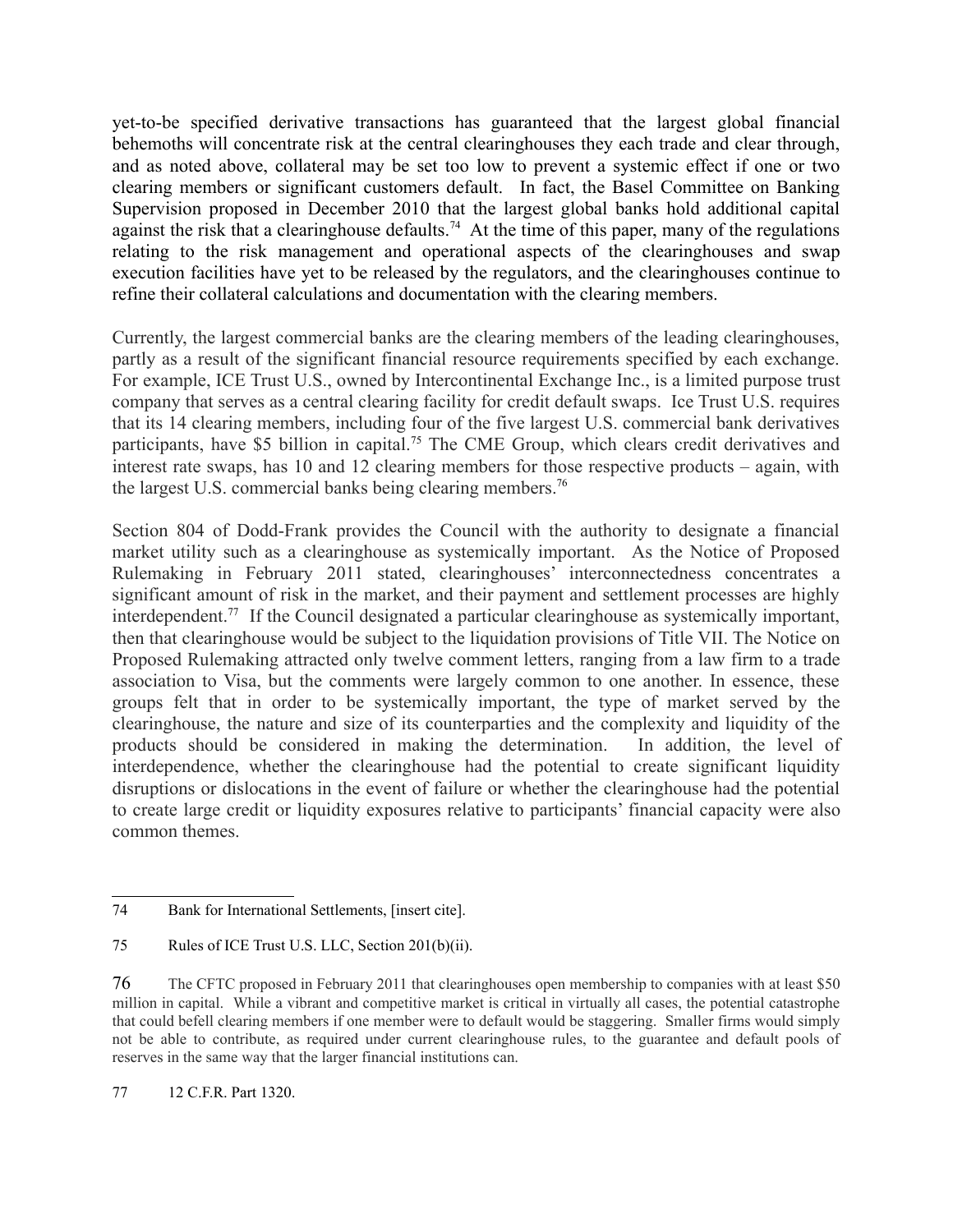The Council issued its response in February 2011, incorporating many of the recommendations included in the comment letters. The Council determined that there are four statutory considerations for the systemically important designation as it relates to financial market utilities ("utilities") such as clearinghouses.<sup>78</sup> First, the number and value of transactions processed, cleared or settled by the utility would be assessed. Second, the aggregate credit and liquidity exposures to counterparties would be considered. For example, the mean daily and historical peak aggregate intraday credit provided to participants, as well as the value of the margin held would be assessed In addition, an evaluation of the estimated peak liquidity required in the case of the default of the largest single participant. Third, the interdependencies and other interactions with other utilities or payment, clearing or settlement activities would be examined. Lastly, the Council would consider the effect that the failure of or disruption to the utility would have on critical markets, financial institutions or the broader system. Under these criteria, the CME Group, ICE Trust U.S. LLC ("ICE Trust") and LCH.Clearnet would be included, but it remains to be seen whether there will be other clearinghouses or other utilities that can be added to this list.

As noted above, the clearinghouses have yet to finalize their collateral formulations and their documentation for clients of clearing members. However, the rules of the leading clearinghouses have been published. In many respects, the Rules resemble those of the well-understood ISDA standards, in fact with ISDA membership being required.<sup>79</sup> The key difference of course is that unlike a privately negotiated derivative contract, cleared derivatives will have documentation that is truly standardized and therefore not capable of being modified by clients of clearing members.

There has been much industry thought given to how the default of a clearing member (or even the default of a client of a clearing member) will be handled, and waterfalls or priorities of payments are being finalized for the various clearinghouses. Sections 605 and Section 611 of ICE Trust's Rules provide that when a clearing member defaults, meaning that it or its guarantor has failed to meet its obligations or it has failed to transfer requested collateral, the clearinghouse is permitted to terminate, liquidate accelerate and close-out the client's "open positions". Section 805 of ICE Trust's Rules codify that bankruptcy and the failure to pay or deliver with respect to open positions or the guaranty fund are the only defaults applicable to ICE Trust.

Upon the default of a clearing member, ICE Trust's Rules provide that it shall determine the loss incurred and the amount of collateral that can be liquidated. Once the "Closing-out Process" has commenced, ICE Trust has three business days to decide whether it will replace all or part of the transactions of the defaulting clearing member by porting or transferring those transactions to other clearing members that will agree to accept their transfer. The client of the clearing member can decide (prior to default) to designate certain clearing members are acceptable parties to whom their cleared trades can be transferred in the event of a default.<sup>80</sup>

<sup>78</sup> *Ibid.*

<sup>79</sup> Rules of ICE Trust U.S. LLC, Section 201(b)(viii).

<sup>80</sup> *Ibid.*, Section 20A-02.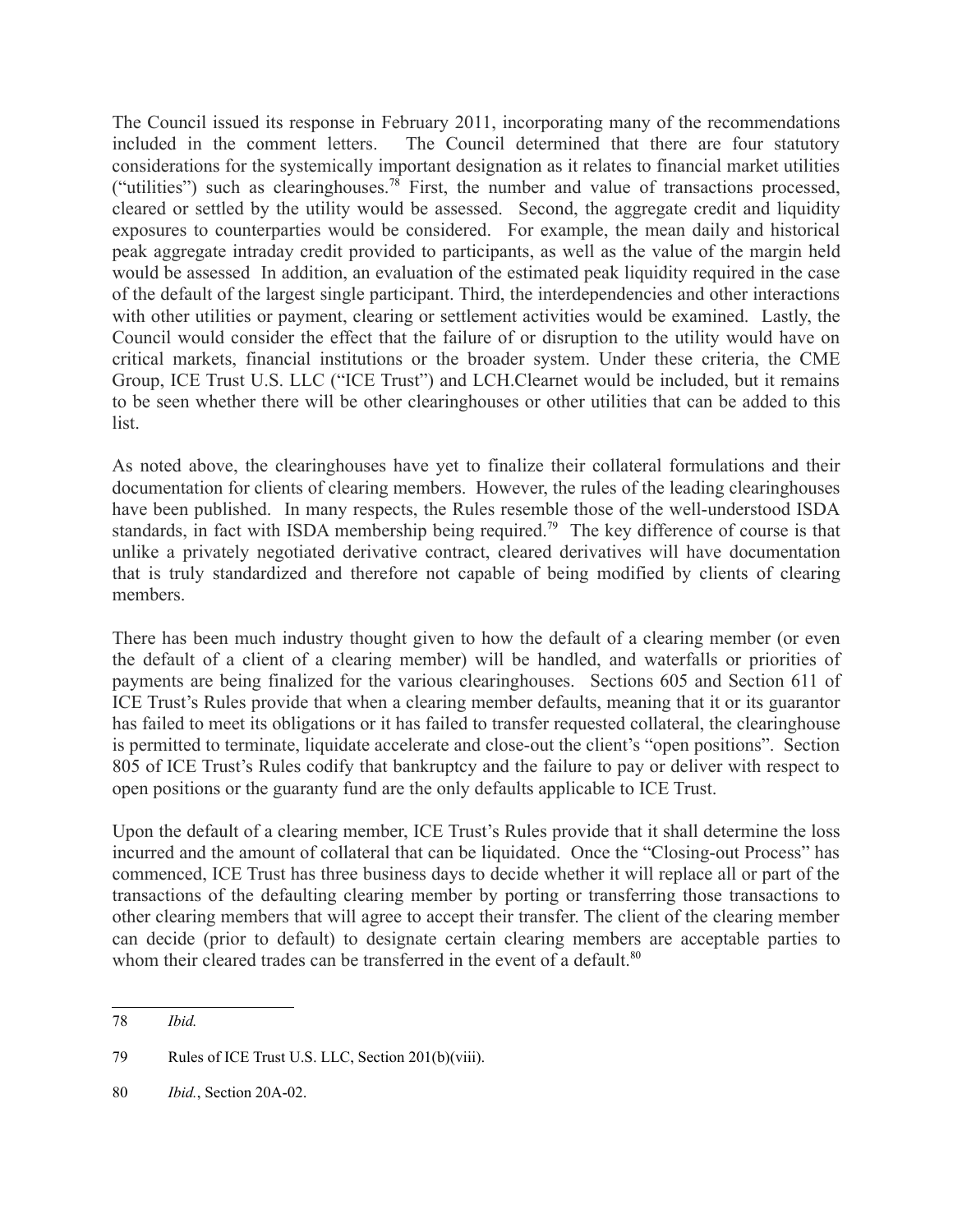Thus, if ICE Trust or another clearinghouse were designated as systemically important and thus subject to Title II's resolution authority, the termination of the defaulting party's derivatives transactions would in essence be transferred to another clearing member, with ICE Trust effecting such transfer within three business days. Collateral would be transferred along with the open derivatives position. If ICE Trust or another clearinghouse were not considered systemically important, then the bankruptcy of such clearinghouse would depend upon the entity's organizational form and location.

### *The Automatic Stay under Dodd-Frank*

Under the U.S. Bankruptcy Code and the Federal Deposit Insurance Act, counterparties to certain derivatives are generally permitted to enforce default and termination provisions in those contracts upon the insolvency of their counterparty. While the Bankruptcy Code does not impose a timeframe for exercising those rights, the Federal Deposit Insurance Act allows such rights to be enforced after a one day stay. In addition to those rights, the debtor's counterparties may also liquidate collateral that has been posted by the debtor. Any shortfall resulting thereafter will constitute unsecured claims against the bankruptcy estate, entitling creditors to share in any distribution.

Within weeks of Lehman Brothers' bankruptcy filing, Harvey Miller, the bankruptcy doyen tasked with the filing, testified that a "massive destruction of value" could have been averted if an automatic stay had been in place for derivatives contracts.<sup>81</sup> Derivatives counterparties' exemption from application of the automatic stay, which has been embedded in the U.S. Bankruptcy Code since 1978 for an expanding class of products, was actually designed to achieve the opposite of what Mr. Miller asserted – the mitigation of systemic risk arising from cascading bankruptcies of other entities. By providing a safe harbor from the stay for these contracts, the delays assumed to be inherent in the bankruptcy process would be avoided and counterparties could reduce the losses that would otherwise result from the degradation of collateral pledged by the debtor.<sup>82</sup> Dodd-Frank did not alter this accommodation to derivatives. Rather, it continued with the thirty-two year statutory approach of allowing derivative contracts to be exempt from the automatic stay of action that applies to all other creditors. Dodd-Frank thus followed the Federal Deposit Insurance Act in settling on a one business day stay.<sup>83</sup>

The arguments for and against the safe harbor for derivatives from the application of the stay have been sufficiently covered in academic literature. Once more in the legislative litany, Dodd-Frank re-affirmed the special treatment afforded to derivatives contracts. To this author, the most salient factor in the debate has always been whether the safe harbor for derivatives manages to mitigate systemic risk. While derivatives certainly lived up to their famous moniker as weapons of mass destruction in the view of the media and many policymakers, the fact remains that derivative transactions were terminated quickly and efficiently, although obviously settlement of claims and the ensuing fiduciary requirements of administration certainly slow the process, no major counterparties slid into bankruptcy, parties were eventually able to re-hedge their positions

<sup>81</sup> Testimony of Harvey Miller, before the Committee on the Judiciary, Subcommittee on Commercial and Administrative Law, U.S. House of Representatives, October 22, 2009, 3.

<sup>82</sup>! The President's Working Group on Financial Markets, "Hedge Funds, Leverage, and the Lessons of Long-Term Capital Management," April 1999, 20.

<sup>83</sup> Section of Dodd-Frank.